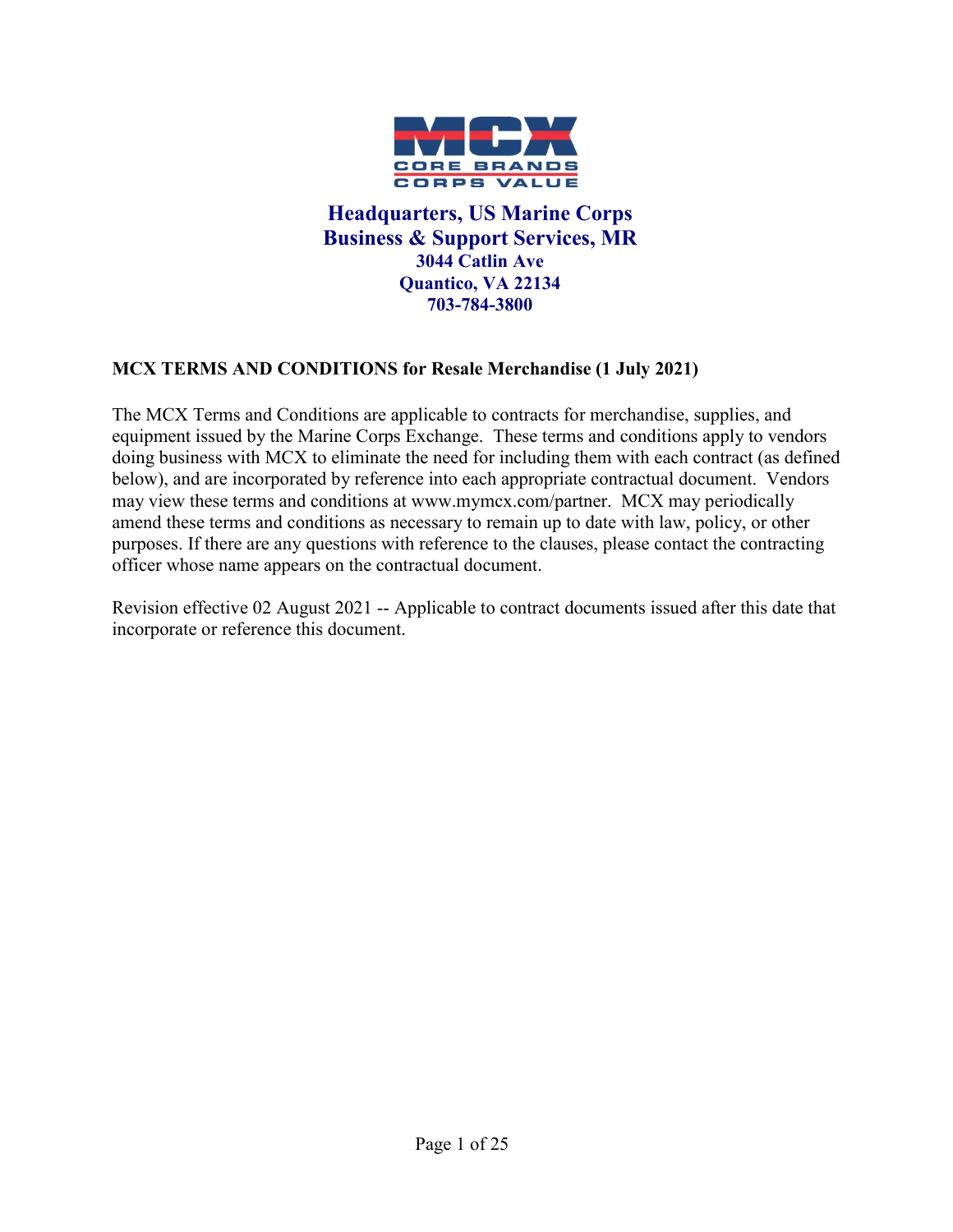## Contents

| 1.  |                                                               |  |
|-----|---------------------------------------------------------------|--|
| 2.  |                                                               |  |
| 3.  |                                                               |  |
| 4.  |                                                               |  |
| 5.  |                                                               |  |
| 6.  |                                                               |  |
| 7.  |                                                               |  |
| 8.  |                                                               |  |
| 9.  |                                                               |  |
| 10. |                                                               |  |
| 11. |                                                               |  |
| 12. |                                                               |  |
| 13. |                                                               |  |
| 14. |                                                               |  |
| 16. | AFFIRMATIVE ACTION AND NONDISCRIMINATION FOR WORKERS WITH     |  |
| 17. |                                                               |  |
| 18. |                                                               |  |
| 19. | MAILING LIST AND PERSONALLY IDENTIFIABLE INFORMATION (PII) 10 |  |
| 20. |                                                               |  |
| 21. |                                                               |  |
| 22. |                                                               |  |
| 23. |                                                               |  |
| 24. |                                                               |  |
| 25. |                                                               |  |
| 26. |                                                               |  |
| 27. |                                                               |  |
| 28. |                                                               |  |
| 29. |                                                               |  |
| 30. |                                                               |  |
| 31. |                                                               |  |
| 32. |                                                               |  |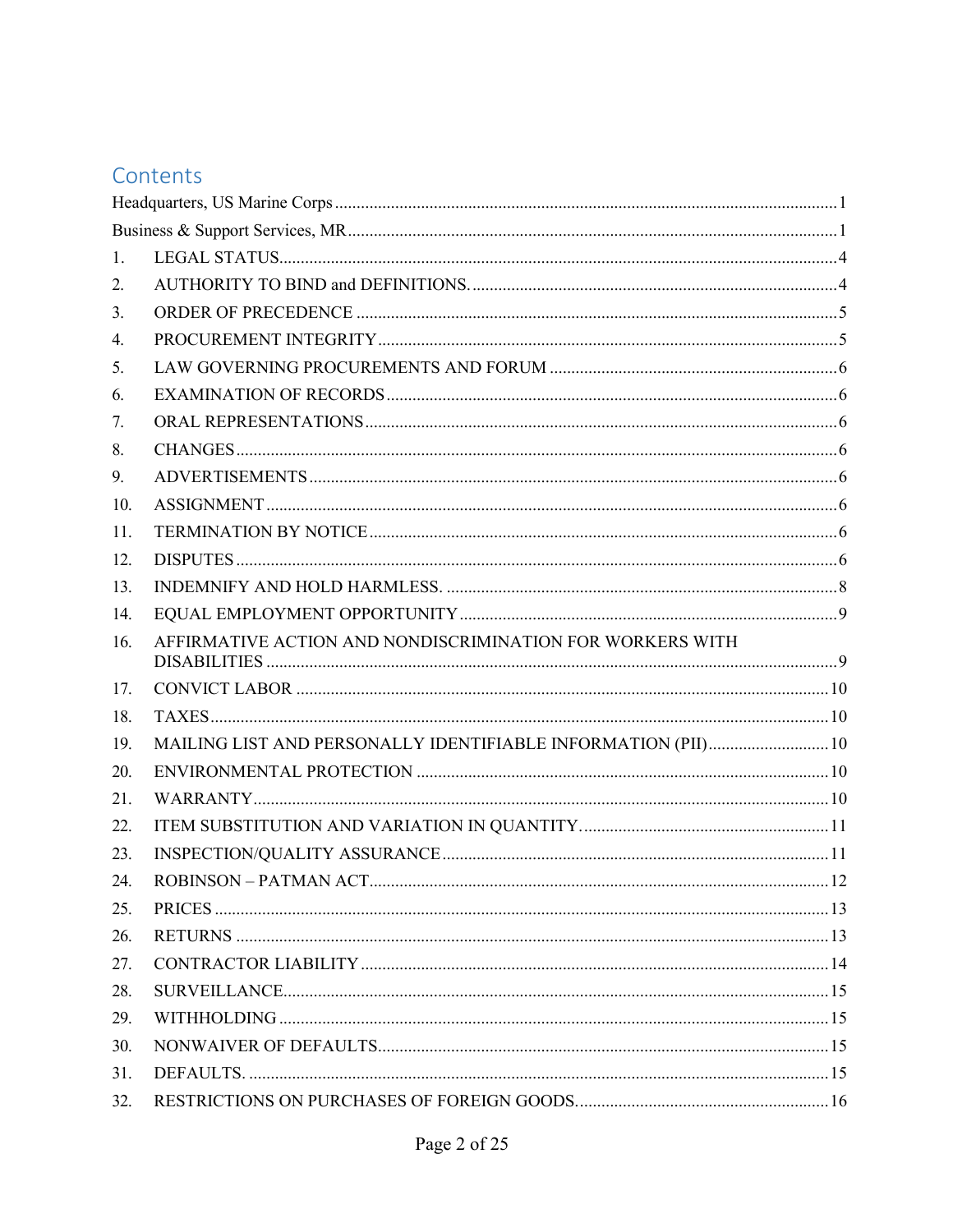| 33. |                                                         |  |
|-----|---------------------------------------------------------|--|
| 34. |                                                         |  |
| 35. |                                                         |  |
| 36. |                                                         |  |
| 37. |                                                         |  |
| 38. |                                                         |  |
| 39. |                                                         |  |
| 40. |                                                         |  |
| 41. |                                                         |  |
| 42. |                                                         |  |
| 43. |                                                         |  |
| 44. |                                                         |  |
| 45. |                                                         |  |
| 46. |                                                         |  |
| 47. |                                                         |  |
| 48. |                                                         |  |
| 49. | CONSUMER PRODUCT SAFETY IMPROVEMENT ACT (CPSIA) FEDERAL |  |
| 50. |                                                         |  |
| 51. |                                                         |  |
| 52. |                                                         |  |
| 53. |                                                         |  |
| 54. |                                                         |  |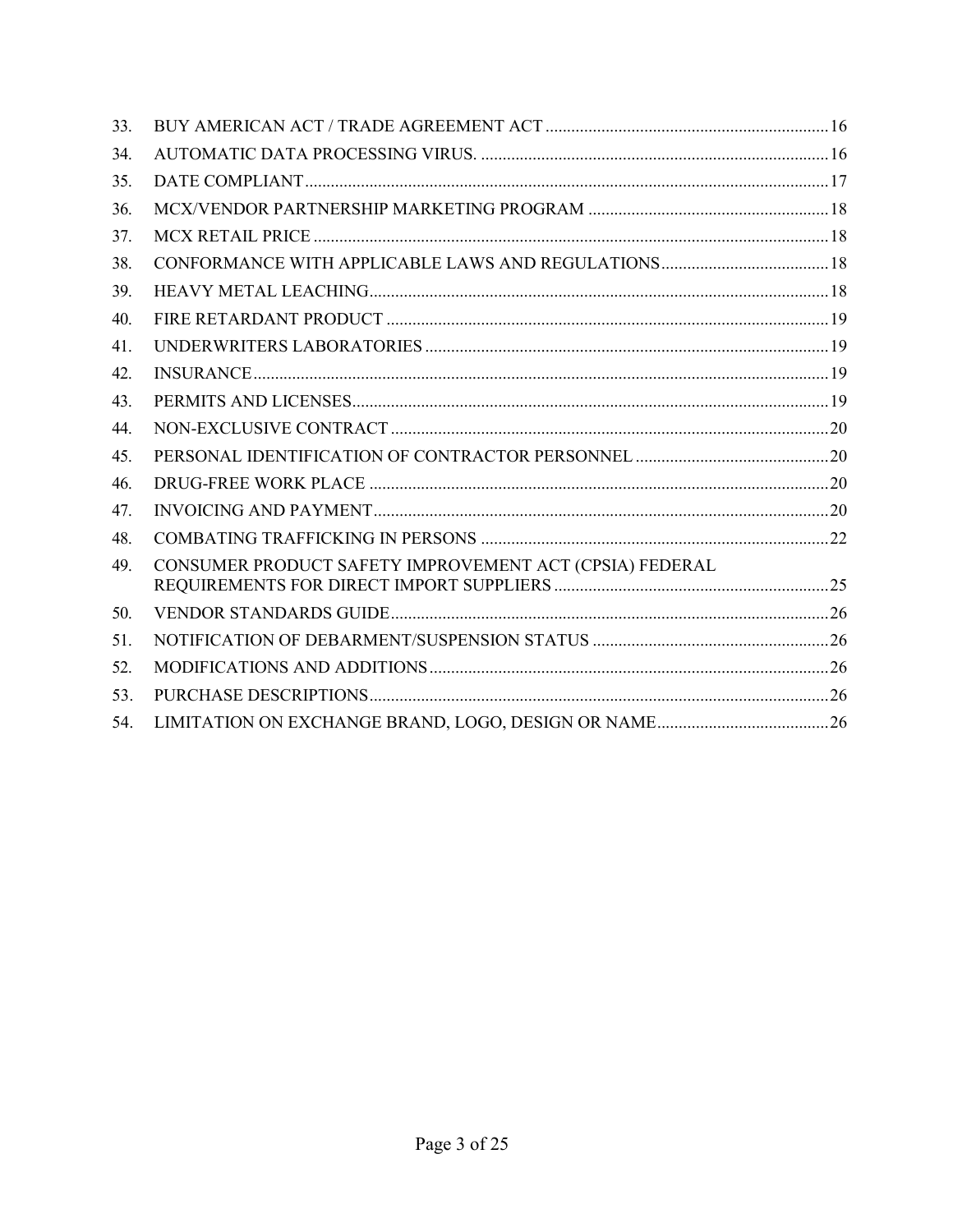<span id="page-3-0"></span>**1. LEGAL STATUS**. The Marine Corps Exchange (MCX), including its offices, individual exchanges and overseas exchange system, is an activity of the Marine Corps Community Services (MCCS) and Headquarters Marine Corps, Business and Support Services Division (MR), is an integral part of the Department of Defense, and is a nonappropriated fund instrumentality (NAFI) of the United States (U.S.) Government. MCX contracts are U.S. contracts; however, they do not obligate appropriated funds of the United States except for a judgment or a compromise settlement in suits brought under the provision of the Contract Disputes Act (41 USC Chapter 71), in which event MCX will reimburse the U.S. Government (31 USC 1304(c)). MCX procurement is governed by Department of Defense Instruction (DODI) 4105.67 available at

[https://www.esd.whs.mil/Portals/54/Documents/DD/issuances/dodi/410567p.pdf?ver=2019-](https://www.esd.whs.mil/Portals/54/Documents/DD/issuances/dodi/410567p.pdf?ver=2019-03-22-095354-913%20) [03-22-095354-913](https://www.esd.whs.mil/Portals/54/Documents/DD/issuances/dodi/410567p.pdf?ver=2019-03-22-095354-913%20) and Marine Corps Order P7010.20 available a[t](https://www.marines.mil/News/Publications/MCPEL/Electronic-Library-Display/Article/900392/mco-701020/) [https://www.marines.mil/News/Publications/MCPEL/Electronic-Library-](https://www.marines.mil/News/Publications/MCPEL/Electronic-Library-Display/Article/900392/mco-701020/)[Display/Article/900392/mco-701020/.](https://www.marines.mil/News/Publications/MCPEL/Electronic-Library-Display/Article/900392/mco-701020/) (NOTE: The Federal Acquisition Regulation (FAR) published pursuant to the Office of Federal Procurement Policy Act of 1974, as amended, applies to procurements with appropriated funds. It does not apply to MCX procurement except for those provisions of the FAR that have been administratively adopted by MCX.)

<span id="page-3-1"></span>**2. AUTHORITY TO BIND and DEFINITIONS.** As used throughout this contract, the following terms shall have the meaning set out below:

a. "MR" identifies the Business and Support Services Division, Headquarters, United States Marine Corps. "MCCS" identifies United States Marine Corps Community Services activities. "MCX" identifies the Marine Corps Exchange.

b. "Contract" as used herein refers to purchase orders, direct delivery agreements (DDAs), and consignment agreements, including modifications thereto, for resale merchandise sold to MCCS patrons through MCX activities including any modification thereto. Contract does not refer to verbal orders.

c. "Contracting Officer " is any person, including MCX buyers, granted authority in writing or position description to act on behalf of MCX to execute, administer, modify and terminate, and take other actions relating to contracts, purchase orders, or other agreements to the extent that funds are approved and available in the Marine Corps Exchange (MCX) "open to buy" budget. Contracting Officer includes a Contracting Officer's successor or successors. Only the Contracting Officer may waive or change contract terms; impose additional contract requirements, issue cure, show cause, or termination notices; or render final decisions according to contract terms. Retail buyers are authorized to sign purchase orders, open purchase orders for replenishment, direct delivery agreements (DDAs) and consignment agreements for resale merchandise sold to MCCS patrons through MCX activities. Retail buyers do not have authority to sign blanket purchase agreements (BPAs), short and long-term concessionaire agreements, services contracts, or revenue-generating services contracts.

d. Other MCCS and government officials who are by virtue of their positions concerned with the administration and operation of this contract may take other administrative actions on behalf of the Contracting Officer. These officials may conduct inspections, process and collect contract payments, make administrative decisions, and perform other duties of an administrative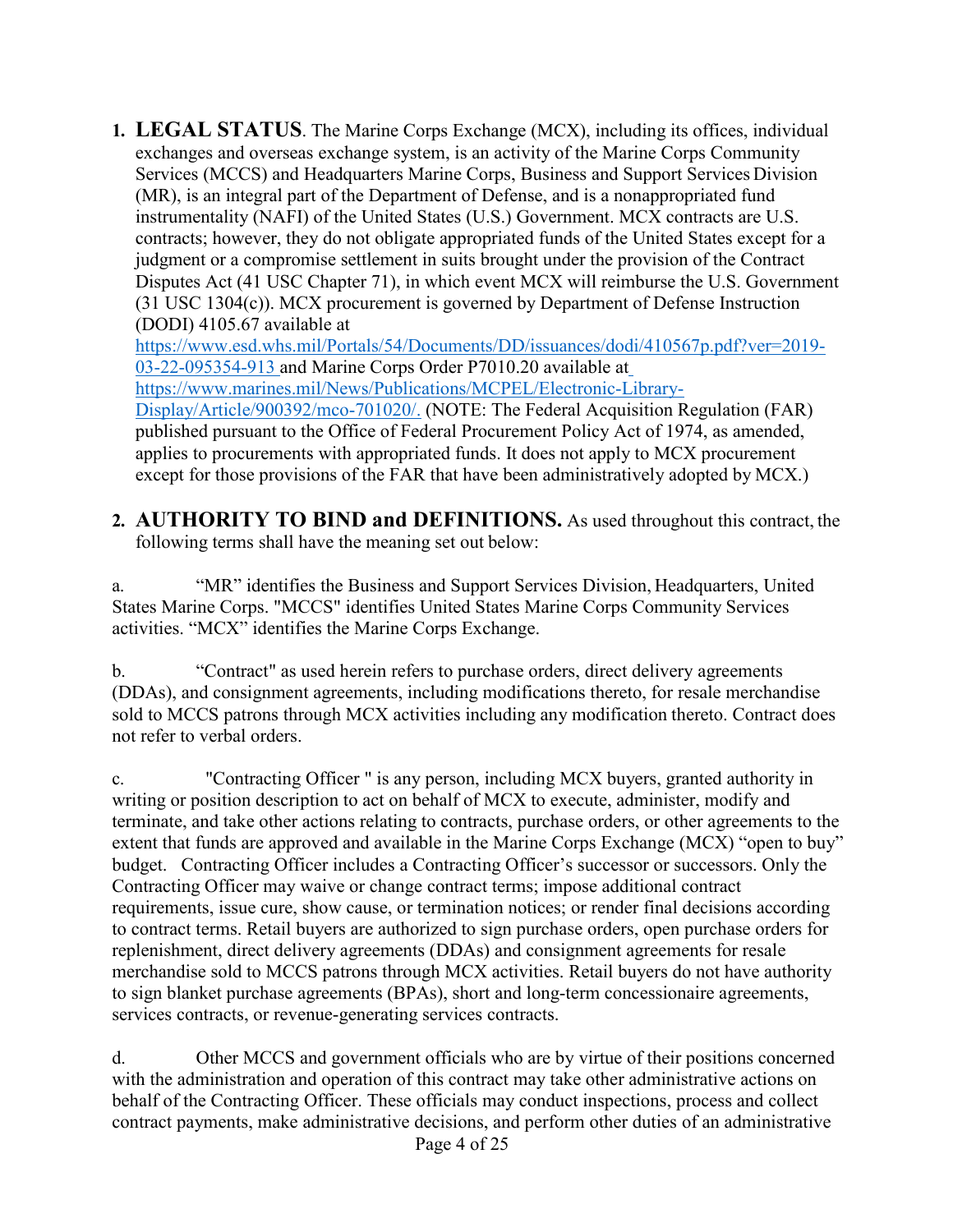nature. All questions concerning the authority of other MCCS or government officials should be referred to the Contracting Officer.

e. "Contractor" means the vendor, individual, partnership, corporation, or other entity which is a party to this contract and who is responsible for all actions, performance and work thereunder, to include that of any subcontractor.

- <span id="page-4-0"></span>**3. ORDER OF PRECEDENCE**. In the event of a conflict among the documents, the order of precedence shall be in descending order of importance: (a) the relevant contract, PO or DDA, (b) the Vendor Standards Guide, and (c) Terms and Conditions.
- <span id="page-4-1"></span>**4. PROCUREMENT INTEGRITY**. By submission of an offer or performance of this contract, the Offeror or Contractor certifies with respect to this MCX purchase action:

1) That no discussion, offer or promise of future employment or business opportunity has nor will be made to MCX civilian or military personnel who personally and substantially participate in the purchase action;

2) That no offer, promise or gift of any gratuity, entertainment, money, or other thing of value has nor will be made to any MCX civilian or military personnel or any other employee of the U.S. Government or member of their family or household;

3) That no proprietary information of other offerors or other purchasing information (offeror list, prices offered, technical evaluations or rankings, etc.) is sought or obtained until it is available to the public under MCX procedure.

4) That no person or selling agency has been employed or retained to secure this contract for a commission, percentage, brokerage or contingent fee except bona fide employees or bona fide established commercial selling agencies retained by the Contractor for the purpose of securing business.

5) Contractor certifies that no gratuities (entertainment, gifts, money, kickbacks or other thing of value) were nor will be solicited or accepted by the Contractor, or any Contractor representative, from any subcontractor or subcontractor representative, for the purpose of obtaining or rewarding favorable treatment in connection with this contract or any subcontract under it.

6) Contractor shall report in writing to the Branch Head, NAF Procurement, (MRB) 3044 Catlin Avenue, Quantico, VA 22134, any violation or suspected violation of this clause when there are reasonable grounds to believe a violation may have occurred. The Contractor shall cooperate fully with any federal agency investigation of a possible violation of this clause.

7) For breach of any of these certifications, noted in a and b above, MCX has the right to take any lawful action, including but not limited to, terminating this contract for default, deductions from amounts due under this or other contracts with MCX, charging Contractor for the total value of any contingent fee, gratuity, or kickback or other loss to MCX arising out of the breach, or pursuing civil remedies in federal court. Suspected criminal actions will be referred to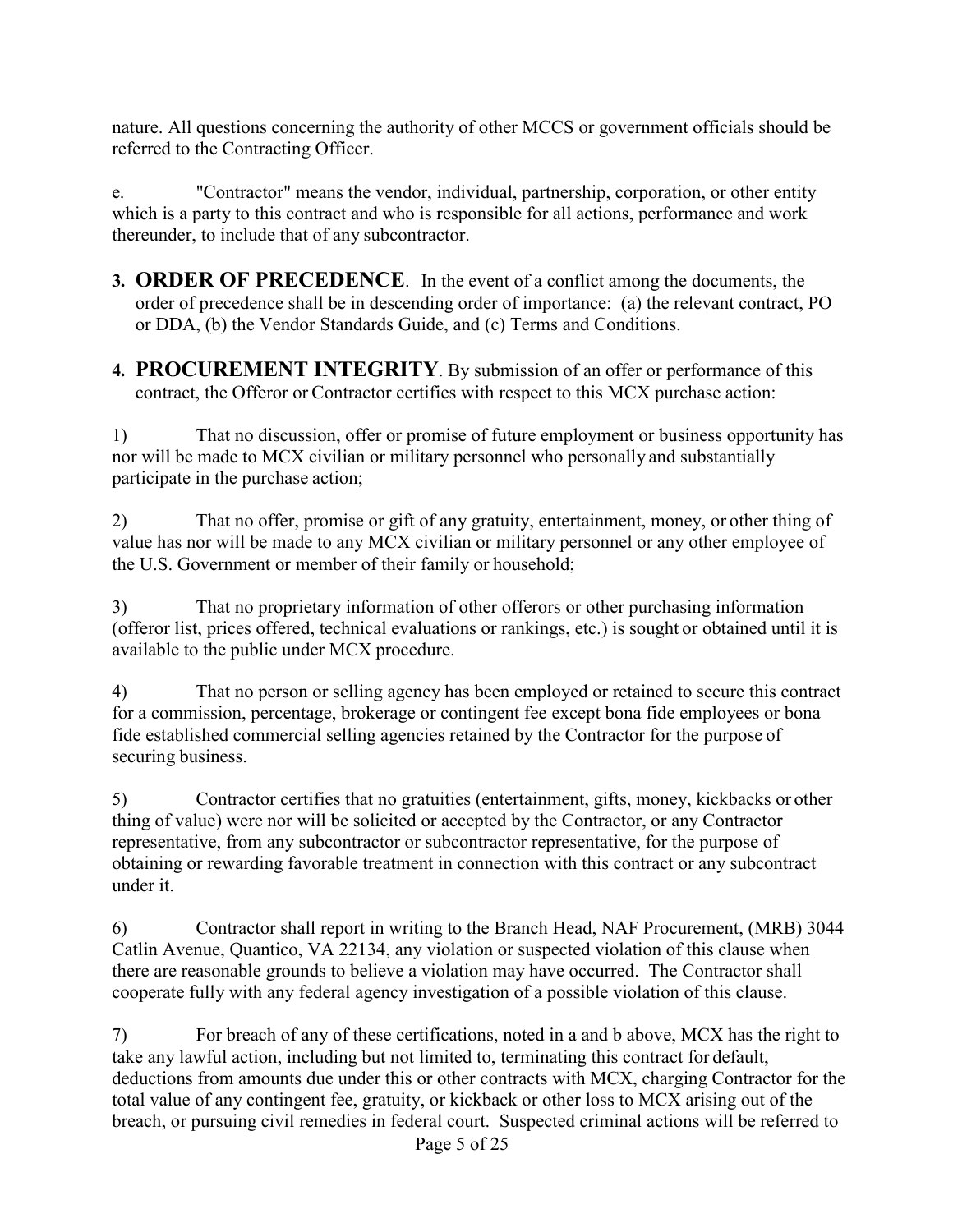<span id="page-5-0"></span>military or civilian law enforcement authorities, and/or U.S. Department of Justice. **5. LAW GOVERNING PROCUREMENTS AND FORUM**. In any dispute arising out of this contract, the decision of which requires consideration of law questions, the rights and obligations of the parties shall be interpreted and determined in accordance with the substantive laws of the United States of America.

<span id="page-5-1"></span>**6. EXAMINATION OF RECORDS**. Contracting Officer or his duly authorized representative shall have the right to examine and audit the books and records of the Contractor directly pertaining to the contract during the period of the contract and until the expiration of three (3) years after final payment under the contract. The Contractor agrees to include this clause in all its subcontracts for MCX support that exceed \$10,000.

<span id="page-5-2"></span>**7. ORAL REPRESENTATIONS**. The executed written contract is the entire agreement between the parties. MCX will not be bound by any oral or written representation not included in the contract or a change or amendment thereto. MCX will not be bound by any terms on Contractor forms or letter unless such terms are specifically agreed to and incorporated in the contract and signed by the Contracting Officer .

<span id="page-5-3"></span>**8. CHANGES**. The Contracting Officer may at any time, by a written order, make changes within the general scope of the contract, in any one or more of the following: (a) drawings, designs, or specifications when the supplies to be furnished are to be specially manufactured for MCX in accordance with such drawings, designs, or specifications; (b) time of delivery; (c) place of delivery; or (d) method of shipment or packing. If any such change causes an increase or decrease in the cost of performing this contract, the Contracting Officer shall make an equitable adjustment in the contract price and the contract shall be modified in writing accordingly. Any claim by Contractor for adjustment under this clause must be asserted no later than 30 days from the date of receipt by the Contractor of the notification of change. Claims for constructive changes to the contract will not be considered.

<span id="page-5-4"></span>**9. ADVERTISEMENTS**. The Contractor shall not represent in any manner, expressly or by implication, that products purchased under this contract are approved or endorsed by any element of the United States Government. Any Contractor advertisement, including cents off coupon, which refers to Marine Corps Exchange or MCX will contain a statement that MCX neither paid nor sponsored the advertisement, in whole or in part.

<span id="page-5-5"></span>**10. ASSIGNMENT**. Contractor shall not assign its rights or delegate its obligations underthis contract without the prior written consent of the Contracting Officer.

<span id="page-5-6"></span>**11. TERMINATION BY NOTICE**. Either party may terminate any and all performance under a contract, provided such notice is given not less than thirty (30) calendar days before performance is required. Notice must be given by email or otherwise in writing.

#### <span id="page-5-7"></span>**12. DISPUTES**.

Page 6 of 25 a. This contract is subject to the Contract Disputes Act of 1978 (41 U.S.C. Chapter 71). A Vendor inquiry concerning invoice, non-compliance or service fee, or any other matter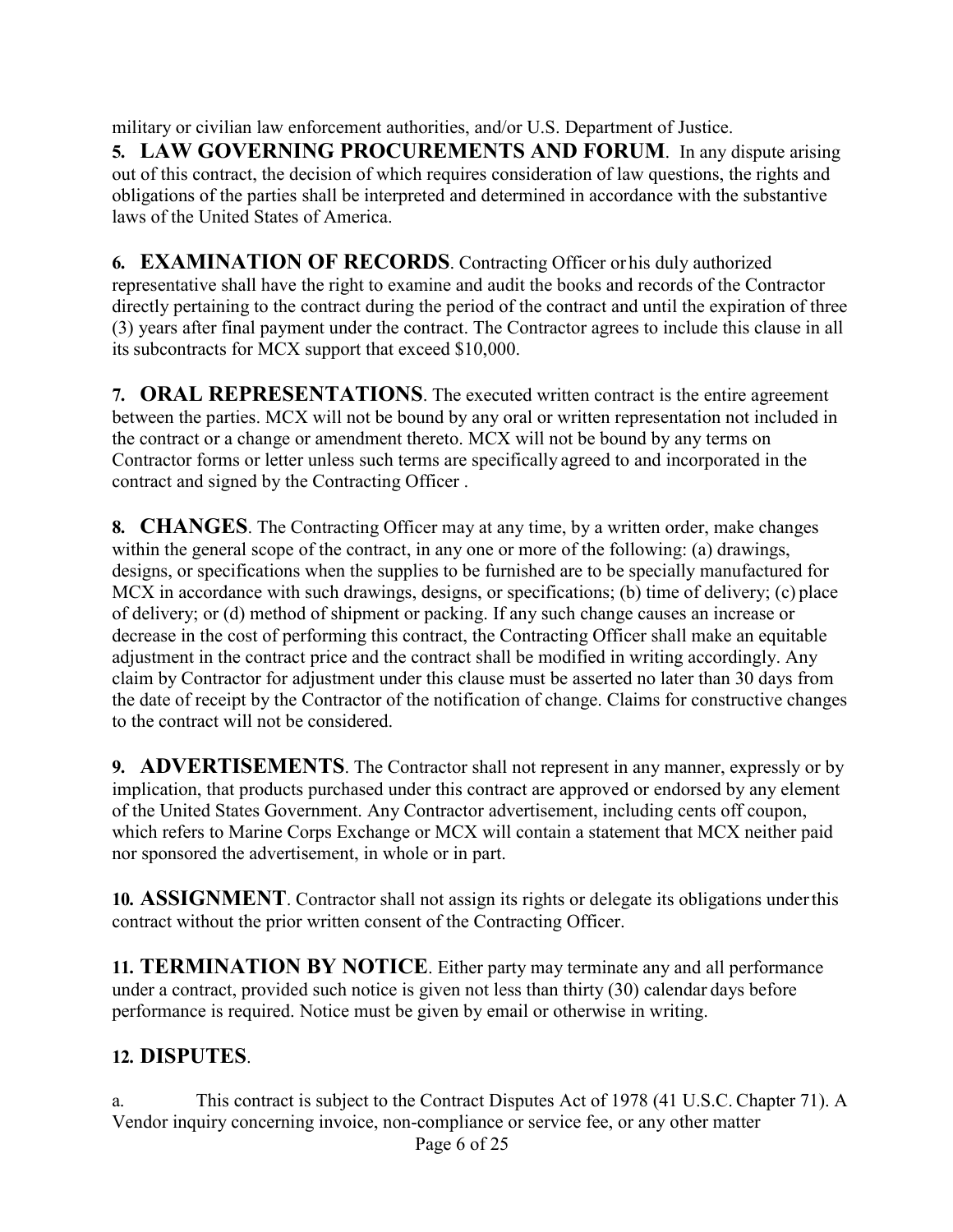(collectively, "inquiry" for purposes of this clause) as provided within the MCX Vendor Standards Guide, does not become a "dispute" subject to this clause until Vendor submits a formal "claim" in substantial conformance with this clause. Except as provided in the Contract Disputes Act, all disputes arising under or relating to this contract will be resolved under this clause.

b. "Claim" as used in this clause means a written demand or written assertion, with all supporting data, by one of the contracting parties seeking the payment of money in a sum certain or other relief arising under or relating to this contract. A voucher, invoice, or other routine request for payment that is not in dispute when submitted is not a claim under this clause.

c. If Contractor is not satisfied with resolution of an inquiry, and for all other monetary or other relief relating to this contract, Contractor must submit a request in writing to the Contracting Officer. The claim must specify the amount of money or the other relief requested and include all supporting data. A Contractor representative with authority to bind Contractor must sign the claim. If the claim is for over \$100,000, Contractor must submit a signed certificate reading as follows:

I certify that this request and any ensuing claim are made in good faith, that the supporting data are accurate and complete to the best of my knowledge and belief, and that any amount requested accurately reflects the amount for which Contractor believes MCX is liable.

(Signature of Individual Authorized to Bind Contractor)

#### (NOTE: SUBMISSION OF FALSE CLAIMS IS A VIOLATION OF FEDERAL LAW AND MAY RESULT IN CIVIL AND OR CRIMINAL PENALTIES.)

d. All claims relating to this contract will be decided by the Contracting Officer who will issue a written Final Decision and mail or otherwise furnish a copy thereof to Contractor. The Contracting Officer's written decision shall include: A description of the claim or dispute; a reference to the pertinent contract terms; a statement of the factual areas of agreement and disagreement; and a statement of the Contracting Officer's decision with supporting rationale. The Contracting Officer has a reasonable time for review and issuance of a written Final Decision on a properly filed claim. Contractor may appeal the Contracting Officer 's decision as follows:

- 1) For claims of \$100,000 or less the Contractor may appeal when, the Contracting Officer has issued a written Final Decision in response to the claim or, no decision has been issued after the request is received and a written request from the Contractor has been made that a decision be rendered within 60 days.
- 2) For claims over \$100,000, the Contracting Officer will issue a decision within 60 days after receiving a certified claim; provided, however, that if a decision will not be issued within 60 days, the Contracting Officer shall notify the Contractor within 60 days and indicate within what period of time a decision will be issued. The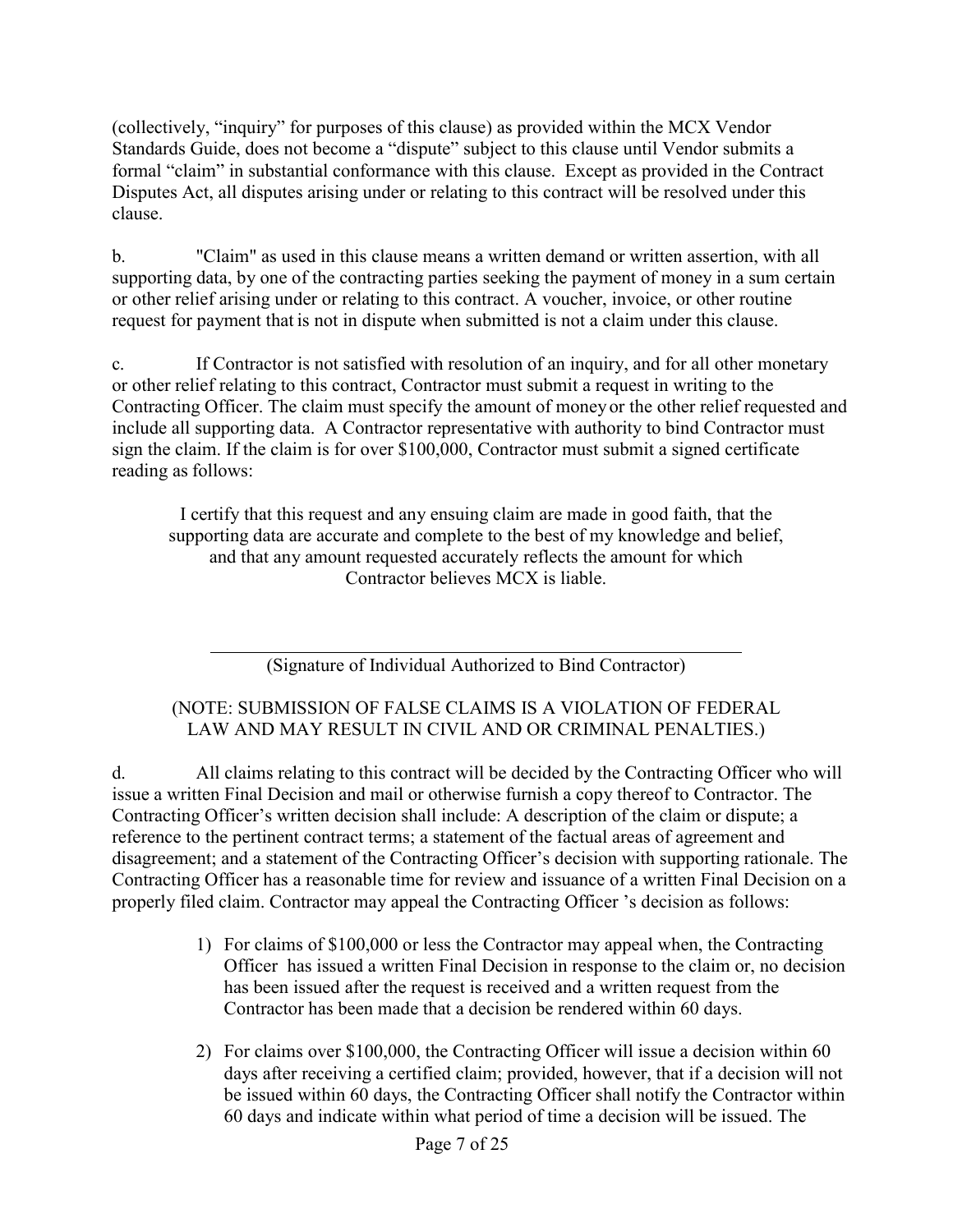Contractor may file an appeal if the Contracting Officer decision is not issued within a reasonable time and a written request from the Contractor has been made that a decision be rendered within 60 days.

e. Contractor's request for a contract modification or for relief that is discretionary with the Contracting Officer will not be considered a "claim."

- f. The Contracting Officer 's decision is final and conclusive unless:
	- 1) Within 90 days from the date of Contractor's receipt of the Contracting Officer's Final Decision, Contractor mails or otherwise furnishes the Contracting Officer a written appeal (two copies) addressed to the Armed Services Board of Contract Appeals (ASBCA); or
	- 2) Within 12 months from the date of Contractor's receipt of the Contracting Officer's Final Decision, Contractor brings an action in the United States Court of Federal Claims.
- g. The decision of the ASBCA is final and conclusive except:
	- 1) Contractor may appeal such a decision to the United States Court of Appeals for the Federal Circuit within 120 days of receipt of a copy of the decision of the ASBCA.
	- 2) The NAFI may transmit the decision of the ASBCA to the United States Court of Appeals for the Federal Circuit for judicial review within 120 days from the date of the NAFI receipt of a copy of the decision of the ASBCA.
	- 3) ASBCA decisions made under the Board's small claims (expedited) procedures (\$50,000 or less) may be set aside only in case of fraud. In all other cases, the ASBCA decisions on questions of fact may be set aside only where the decisions are fraudulent, arbitrary, capricious, or so grossly erroneous as to necessarily imply bad faith, or if such decisions are not supported by substantial evidence. The decisions of the ASBCA on any questions of law will not be final or conclusive as to the United States Court of Appeals for the Federal Circuit.

h. Pending final resolution on any request for relief, disputed claim, appeal, or action, related to this contract, Contractor shall proceed diligently with the performance of this contract and will comply with the Contracting Officer's decisions.

i. If Contractor cannot support any part of its claim as a result of fraud or misrepresentation of fact, then, in addition to other remedies or penalties provided for by law, Contractor shall pay the NAFI an amount equal to the unsupported part of the claim plus all NAFI costs attributable to reviewing that part of the claim.

#### <span id="page-7-0"></span>**13. INDEMNIFY AND HOLD HARMLESS.**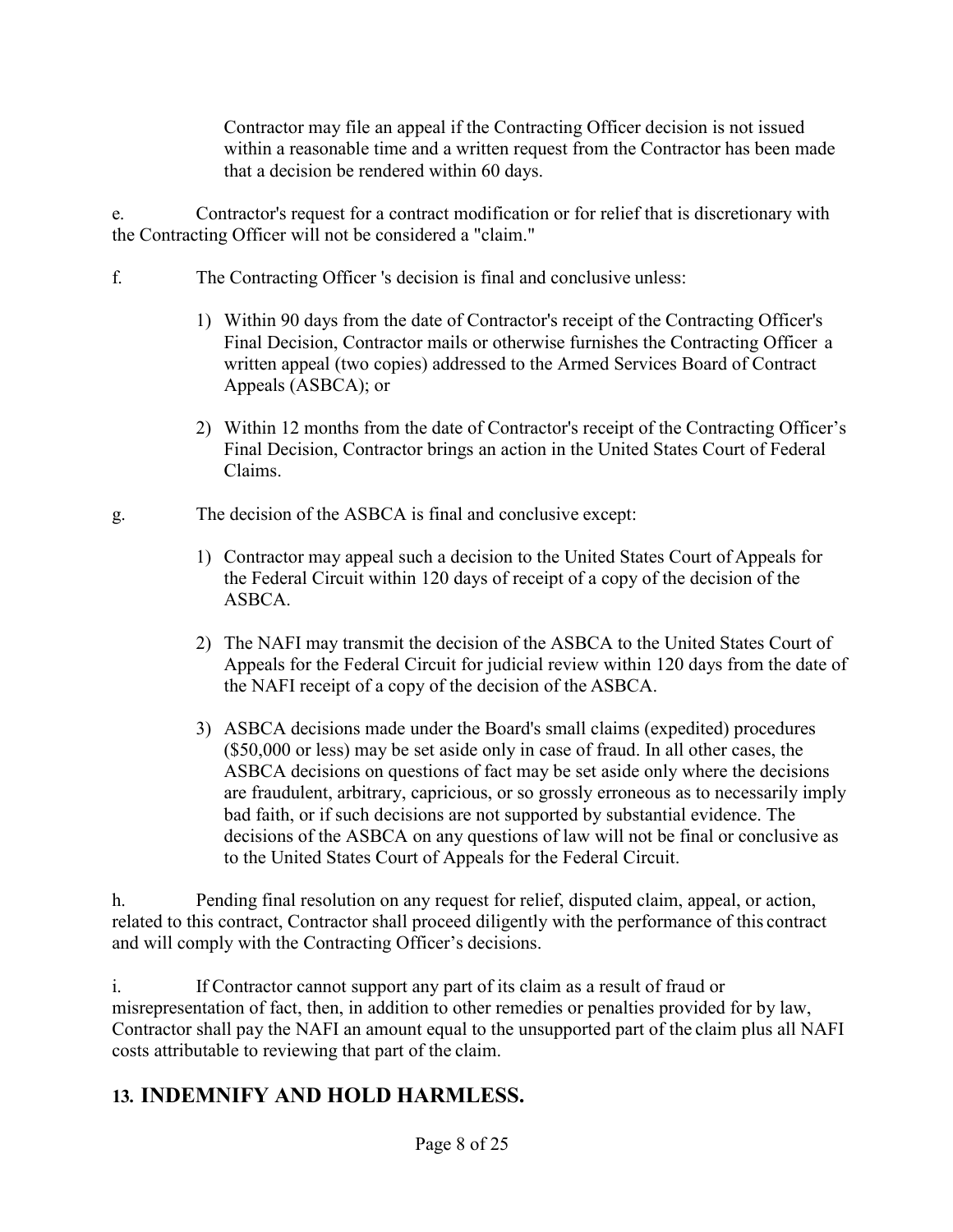a. Contractor shall indemnify, hold harmless and defend the NAFI and all other agencies and instrumentalities of the United States, their agents, representatives, employees and customers from any and all suits, judgments and claims, including those established by or pursuant to court decisions, to international agreements, or duly promulgated regulations of the United States Government, and all charges and expenses incident thereto which arise out of or in connection with:

- 1) The alleged or established violation, infringement, or claim of any patent, copyright or trademark rights or any other misuse of Intellectual Property asserted by anythird party with regard to items or services provided by Contractor;
- 2) Any loss, death, damage or injury alleged or established to have arisen out of or in connection with products, services, or equipment provided by Contractor, unless such loss, death, damage, or injury was caused by or resulted solely from the acts or omissions of the NAFI, its agents, representatives, or employees.
- 3) Any loss, death, damage, or injury alleged or established to have arisen out of or in connection with any other acts or omissions of the Contractor, the Contractor's subcontractors, representatives, agents, or employees.
- b. The NAFI will give Contractor notice and an opportunity to defend.

c. Notwithstanding anything else contrary herein, if Contractor experiences a loss of individual customer personal information or data covered by any federal or state law, Contractor shall indemnify and hold harmless the NAFI from and against any and all liability, loss, claim, injury, damage, penalty, fine, settlement or expense, including, without limitations, costs of remediation efforts and reasonable attorneys' fees and costs arising from or relating to any action, claim or allegation of or with respect to that loss of customer personal information or data.

<span id="page-8-0"></span>**14. EQUAL EMPLOYMENT OPPORTUNITY**. The Contractor agrees to comply with regulations of the Secretary of Labor contained in Title 41, Code of Federal Regulations, Chapter 60, which are incorporated by reference.

## **15. AFFIRMATIVE ACTION FOR DISABLED VETERANS AND**

**VETERANS OF THE VIETNAM ERA.** If a contract or if the total of all contract actions during a calendar year equal or exceed \$10,000 and are not otherwise exempt, the Contractor agrees to comply with the Department of Labor regulations and the Office of Federal Contract Compliance Program, and the Affirmative Action Clause as set out in Title 41, code of Federal Regulations, Part 60-250, which are incorporated herein by reference.

# <span id="page-8-1"></span>**16. AFFIRMATIVE ACTION AND NONDISCRIMINATION FOR**

**WORKERS WITH DISABILITIES**. If the contract or if orders during a calendar year equal or exceed \$10,000 and are not otherwise exempt, the Contractor agrees to comply with the regulations of the Department of Labor and the Affirmative Action clause as set out in Title 41, Code of Federal Regulations, par 60-741, which are incorporated herein by reference.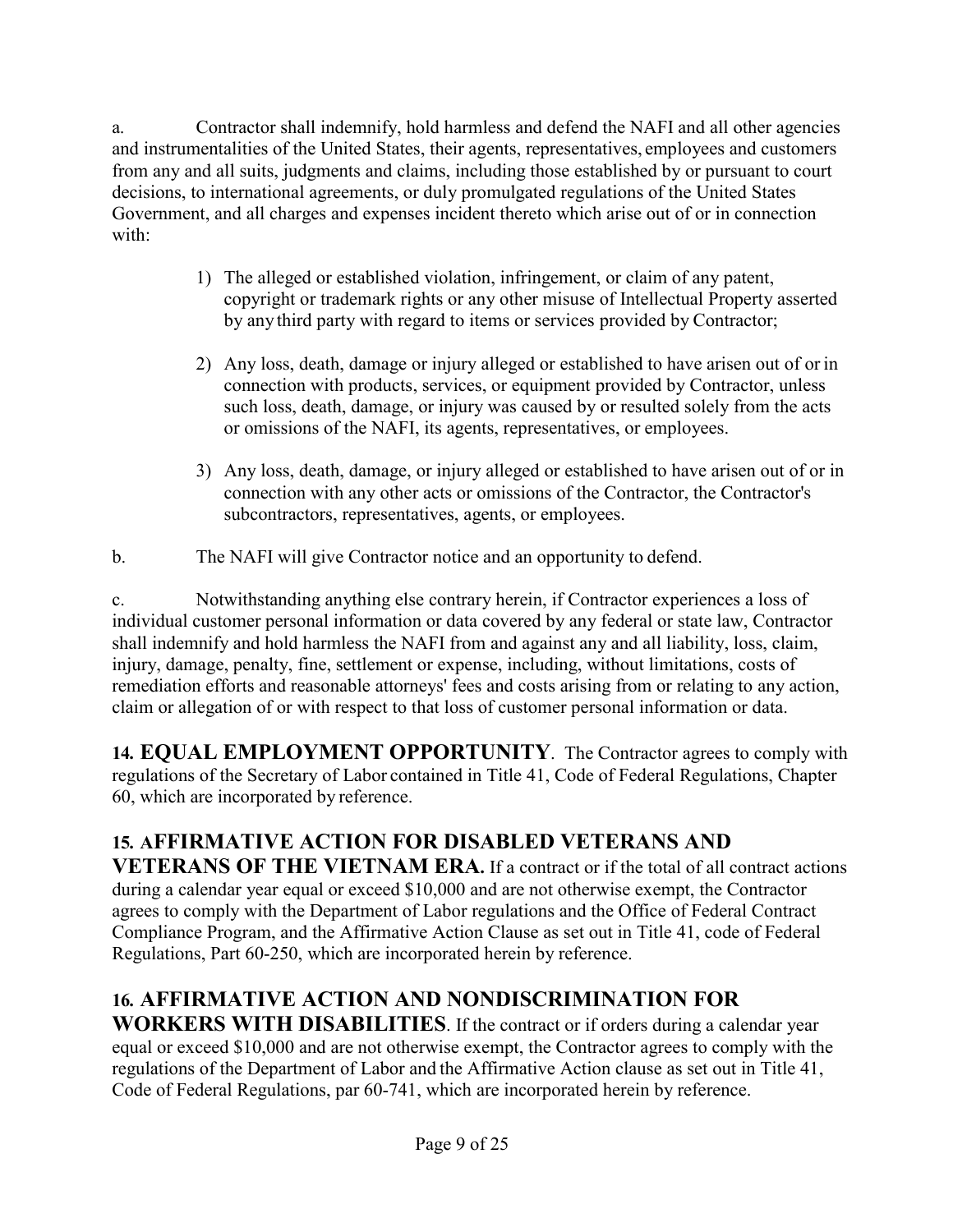<span id="page-9-0"></span>**17. CONVICT LABOR**. In connection with the performance of work under this contract, the Contractor agrees not to employ any person undergoing sentence of imprisonment except as provided by Executive Order 11755, December 29, 1973, as amended by Executive Order 12608, September 9, 1987; and Executive Order 12943 of December 13, 1994. 48 CFR § 52.222-3 is incorporated by reference

<span id="page-9-1"></span>**18. TAXES**. The Contractor assumes complete and sole liability for all federal, state and local taxes applicable to the property, income and transactions of the Contractor. The prices charged MCX will be deemed to include all applicable taxes. It will be the sole responsibility of the Contractor to explain, to the reasonable satisfaction of the Contracting Officer, the applicability and amount of any taxes that they have included in the prices charged. The Contracting Officer, upon request, will furnish additional documentation to support tax exemptions if required by an appropriate tax authority. The prices charged will not include any amount for taxes that are not applicable:

- a. Because of MCX legal status as an instrumentality of the United States Government.
- b. Because of MCX immunity from direct state or local taxation; or
- c. Because of federal, state, or local tax exemptions for sales to the Federal Government;
- d. Because such as items are purchased for export.

## <span id="page-9-2"></span>**19. MAILING LIST AND PERSONALLY IDENTIFIABLE INFORMATION**

**(PII)**. Under no conditions shall Contractor sell or otherwise disseminate name, email addresses and address information on MCX customers to other persons or firms, nor disseminate to its affiliates. The Contractor agrees to restrict its use of such information to the performance of this contract.

<span id="page-9-3"></span>**20. ENVIRONMENTAL PROTECTION**. The Contractor will comply with all applicable Environmental Protection federal, state, and local government laws and regulations.

<span id="page-9-4"></span>**21. WARRANTY**. Contractor warrants that:

The items furnished will be merchantable, fit and sufficient for the intended use. "Seconds," "imperfect," or "irregulars," as those terms are normally understood in the trade, will be accepted only when specifically required in the contract. This warranty will survive MCX acceptance of the items and is in addition to other warranties of additional scope given to MCX by the Contractor. Any warranty given by the Contractor will be a least as good as the warranty offered to other agencies and instrumentalities of the United States.

b. The items or service furnished are covered by the most favorable warranties the Contractor gives to any customer for such items or services, and that the rights and remedies provided in the Contractor's warranties are in addition to and do not limit any rights afforded to MCX by any other clause of this contact.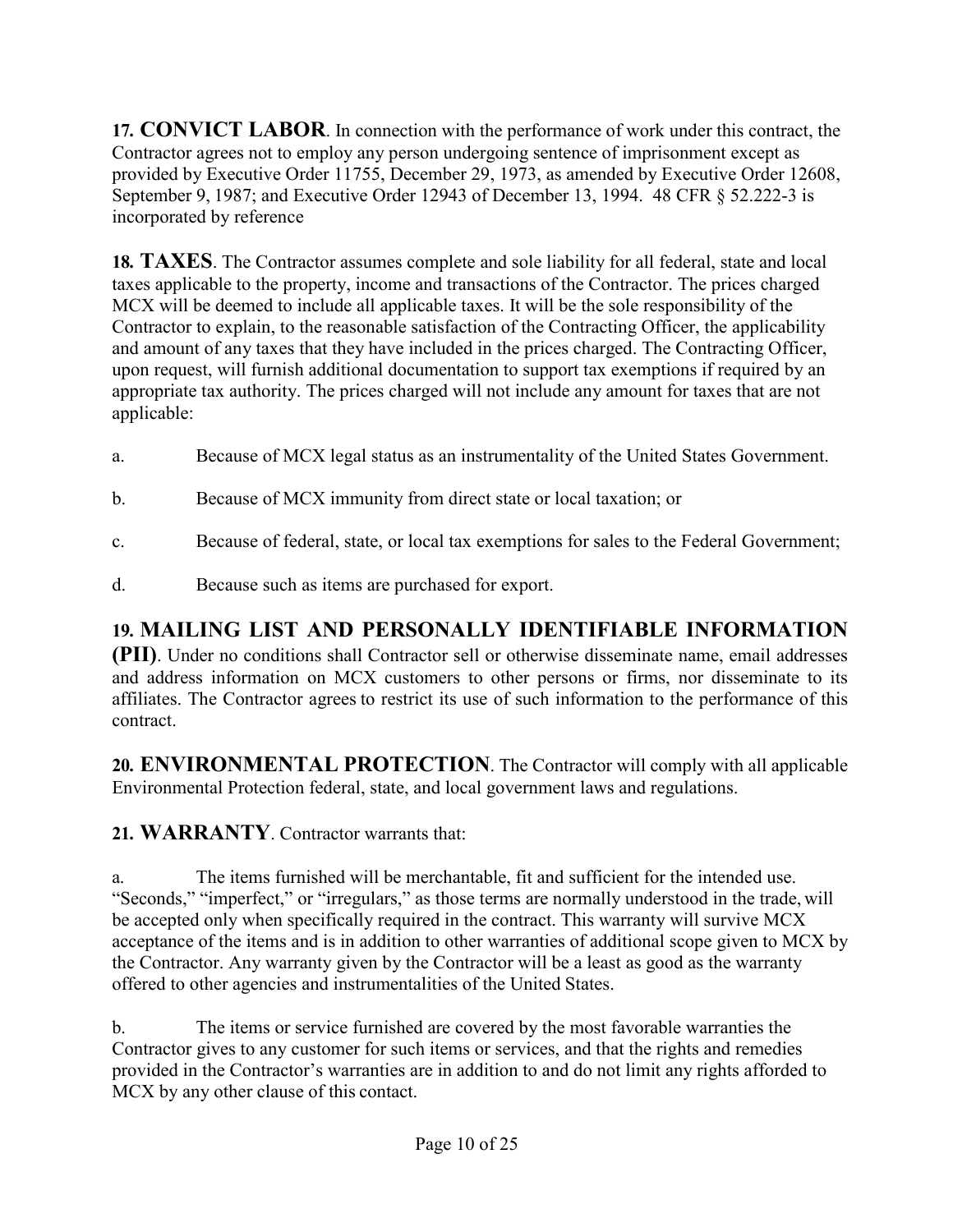c. The Contractor shall provide the Contracting Officer, upon request, a copy of applicable warranties. Nothing contained in the Contractor's warranty shall supersede or restrict the warranty contained in the MCX Warranty clause. MCX will accept Contractor's warranty provisions that are more favorable than the Exchange Warranty clause. The Contractor shall furnish a copy of the warranty with each item. When providing warranties the Contractor shall comply with the Magnuson-Moss Warranty Act, 15 U.S.C. §§ 2301 et seq which is incorporated into this Contract by reference.

d. Item warranty, packing, and packaging will comply with all contract terms and all laws, rules, and regulations applicable to delivery for domestic resale.

<span id="page-10-0"></span>**22. ITEM SUBSTITUTION AND VARIATION IN QUANTITY.** No substitution or variation in the quantity of any item called for by this contract will be accepted unless authorized by the Contracting Officer.

## <span id="page-10-1"></span>**23. INSPECTION/QUALITY ASSURANCE**.

a. Contractor shall maintain an in-process and end-item quality control program to ensure MCX shipments do not include defective/nonconforming items. MCX reserves the right to review and evaluate the program. Review and evaluation may include in-process inspections and initial pilot inspections as deemed appropriate at Contractor's or subcontractor's facility.

b. Items furnished under this contract are subject to inspection and test at all reasonable times, to include verification inspection, and at all reasonable places including but not limited to the manufacturing or assembly plant, shipping point, depot, and the using or selling activity. MCX may, at its option, inspect in accordance with any commercial or military inspection procedure.

c. If items purchased are defective/nonconforming, the contacting officer may take any of the following actions:

1) Prior to acceptance - the Contracting Officer may:

(a) Reject items and return them to Contractor.

(b) Reject items and require the Contractor to repair or replace them in a reasonable specified time;

(c) Accept the items at an equitable adjustment in price as determined by the Contracting Officer.

2) After acceptance - the Contracting Officer may revoke acceptance and proceed under subparagraph 1) above.

d. If items furnished are defective/nonconforming, the Contracting Officer may take any of the following actions: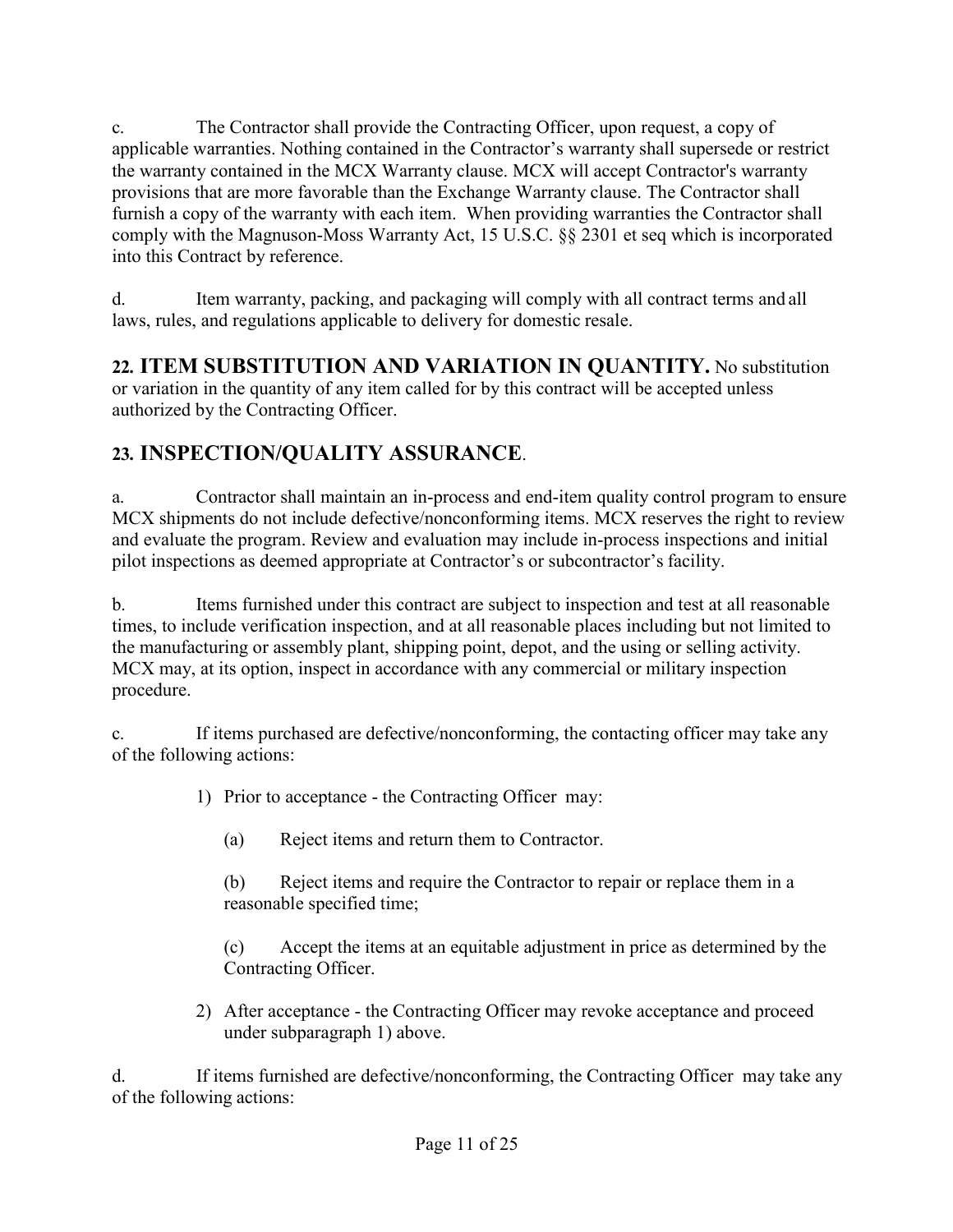- 1) Prior to acceptance the Contracting Officer may:
	- (a) Reject and return the item to Contractor.

(b) In lieu of rejection, screen (100% inspect) the items; items meeting contract requirement will be accepted; defective/nonconforming items will be treated as indicated in subparagraph "c" above;

(c) Reject and require Contractor to screen all items and repair or replace defective/nonconforming items in a reasonable specified time;

(d) Accept and have the items repaired for Contractor's account; or

(e) Accept at an equitable adjustment in price as determined by the Contracting Officer.

2) After acceptance - the Contracting Officer may:

(a) Revoke acceptance for any reasonable group of items available for inspection and proceed as in d. (1) above; or

(b) Revoke acceptance of items and proceed as in "c" above for rejected items.

e. If items are shipped/delivered late, the Contracting Officer may:

- 1) Reject the items and return them to Contractor; or
- 2) Accept the items at an equitable adjustment in price.
- 3) If it is necessary to cover in part or totally because of late shipment/delivery, the Contracting Officer may compute the NAFIs reasonable costs of cover in determining the equitable adjustment even though the contract has not been terminated. Associated handling and freight costs incurred by NAFI will be charged back to the Contractor for all rejected shipments.

f. Exercising of any of the options in the INSPECTION/QUALITY ASSURANCE paragraph, will not preclude action under other clauses of the contract (e.g., Defaults,Returns, etc.) or in accordance with general provisions of law.

g. Invoices, for due dating and prompt payment discount qualifying purposes, will be considered received on the date inspection is completed.

<span id="page-11-0"></span>**24. ROBINSON – PATMAN ACT**. The Robinson-Patman Act makes it unlawful to discriminate in price between different purchasers if it may substantially lessen competition or create a monopoly. The Robinson- Patman Act does not apply to sales to MCX or other element of the U.S. Government. Contractors may legally offer MCX prices more favorable than they offer to other customers. Neither the offer by the Contractor nor the acceptance by MCX is a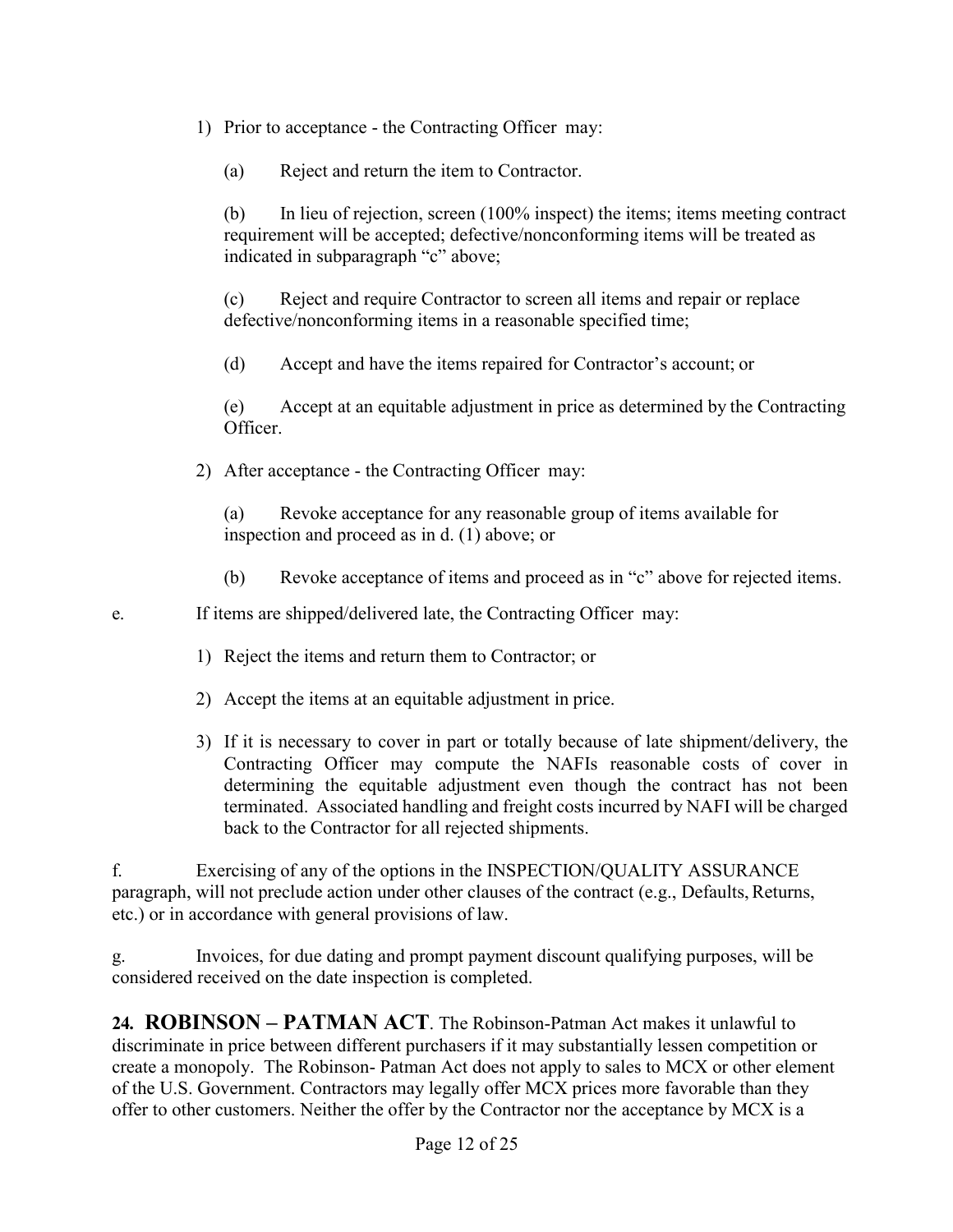violation of the Robinson-Patman Act.

#### <span id="page-12-0"></span>**25. PRICES**.

a. Contractor warrants that during this contract, the net price to MCX (considering unit price, discounts, allowances, co-op advertising, rebates, and other terms and conditions) for each item purchased will be as favorable as, or better than, the price the item is being sold by Contractor, to other customers under the same or similar conditions and in the same general geographical area pursuant to agreements made during the same period. In the event Contractor subsequently agrees to sell the item to another customer at a lower price, Contractor is obligated to promptly offer the lower price, in writing, to the Contracting Officer. If requested by the Contracting Officer, the Contractor shall provide evidence (invoices, price lists, etc. of recent sales to other customers) to establish that the price meets the warranty.

b. In the event Contractor subsequently extends special offers e.g., vendor price reductions (VPR's), rebates, coupons or other special terms to other customers, the Contractor is obligated to promptly extend them, under the same conditions, in writing, to the MCX Contracting Officer. If the Contracting Officer accepts, Contractor's obligation under subparagraph a., and this subparagraph, will be to provide a net price as favorable as the terms (as set forth in subparagraph a. and herein) extended to other customers.

c. Price changes must be submitted in writing or sent electronically. Notification, along with justification, must be given to the Contracting Officer 60 days prior to the requested price increase effective date. Granting of any price increase is at the sole discretion of the Contracting Officer. In the event the Contractor submits price protection pricing, the reductions will be taken on stock on-hand, on-order and in-transit.

d. The prices will remain firm for the contract period. However, written requests for adjustment may be considered, when accompanied by documentation substantiating significant and unforeseen cost increases which occurred after the date of award. Granting of any price increase is at the sole discretion of the Contracting Officer.

e. The above warranty and obligations may be modified only by written agreement between Contractor and the Contracting Officer, based upon written justification acceptable to the Contracting Officer.

<span id="page-12-1"></span>**26. RETURNS**. In any case where items are to be returned (e.g., as defective/nonconforming, late, or under another clause) the contract value of the goods, as of the date the items are returned, will be charged back to the Contractor and the following will apply:

a. The Contracting Officer shall notify Contractor of the Contracting Officer decision to return the item and request disposition instructions. Returns of items with a cost price under \$250 may be made without prior notification. The Contracting Officer may request refund of any payments and an advance to cover the costs of Contractor's instructions (e.g. transportation and other related expenses). Title and risk of loss pass to Contractor upon shipment from the MCX facility.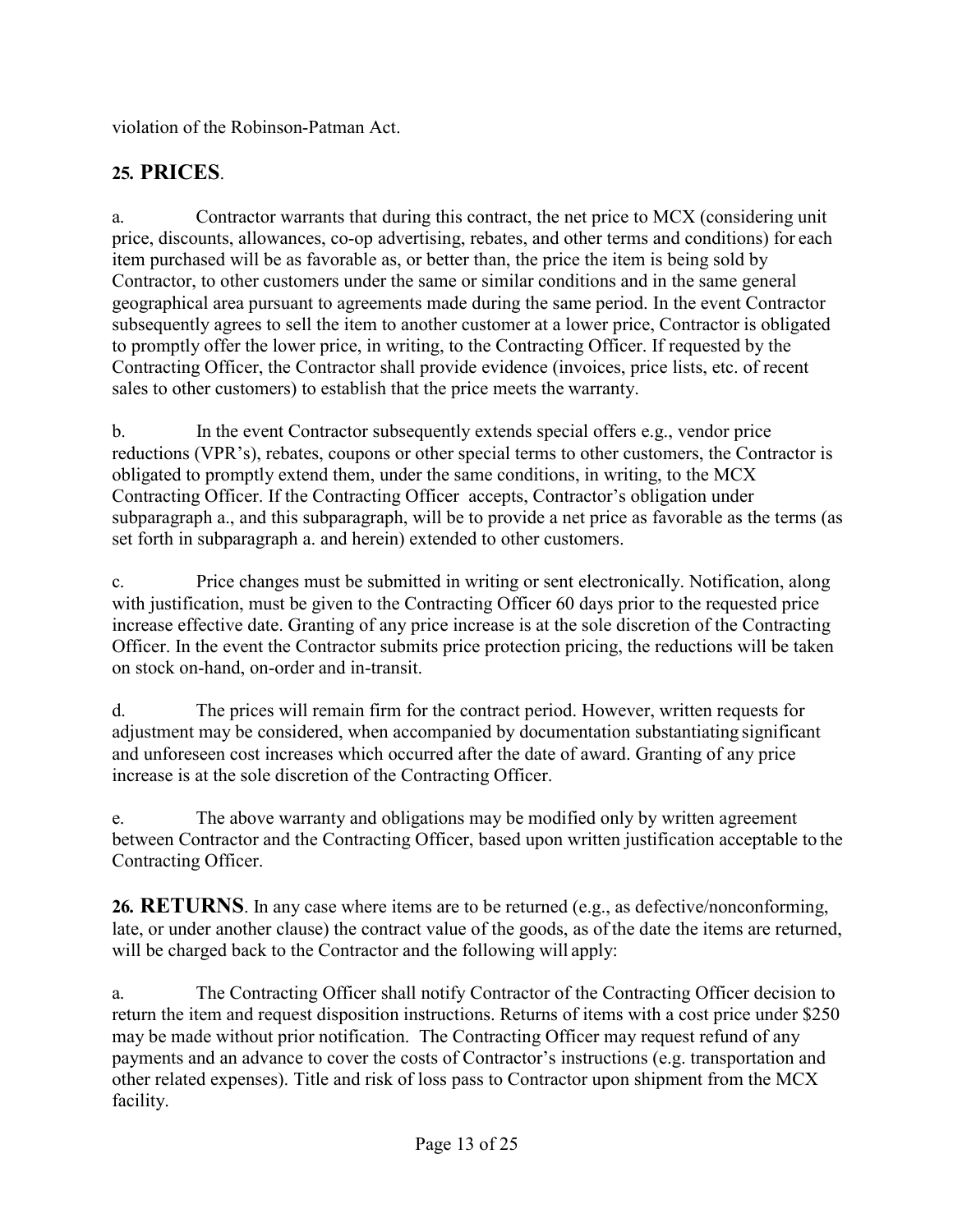b. MCX will deduct the cost of returned items including any transportation costs, from any payment due the Contractor. If no money is due the Contractor to offset the cost of the returns, a notice of the balance due will be sent to the Contractor. The Contractor must reimburse MCX within thirty days of the date of the notice. In the event this thirty day period expires and the Contractor's debt has not been paid by check or deducted from payments due the Contractor, MCX will begin to accrue interest against the balance for each thirty days thereafter. The interest charge will be calculated using the balance due at the end of each thirty day period. The interest rate will be prime plus one percentage point.

c. Unless otherwise provided, MCX will retain earned discounts and allowances, such as, but not limited to: prompt payment discounts, distribution allowances, bottom line discounts, special allowances, advertising allowances, discounts in lieu of warranty, and freight allowances. With the exception of freight allowances, all of these discounts or allowances may be credited the Contractor on a pro rata basis in conjunction with the return of defective/nonconforming items resulting from inspection and rejection.

d. If Contractor fails to provide instructions within five days or such other reasonable time as the Contracting Officer allows, refuses to accept returned items or fails to provide a requested or refund of payment, the Contracting Officer may, at Contracting Officer option and in addition to other remedies specified elsewhere in the contract: take any and all lawful commercially reasonable actions not prohibited by Department of Defense regulations to advertise such items to remove from inventory in a manner that is in the best interest to MCX; or dispose of the items in accordance with its practice of disposing abandoned property; or turn the item over to a government property disposal office. The costs to advertise, dispose, or transfer may be charged to the Contractor.

e. MCX will credit Contractor for any surplus over the amount due from Contractor for payment for the goods and incidental and consequential damages.

f. Contractor shall notify the Contracting Officer in writing within 90 days after a request for payment, or a deduction from payments is made, if returned merchandise is not received or is received in quantities or at prices different from the document supporting a deduction. Claims against MCX for non-receipt will not be honored after this 90 day period.

<span id="page-13-0"></span>**27. CONTRACTOR LIABILITY**. In addition to the liabilities specifically provided for in other clauses, Contractor shall be liable as follows for failing to fully and timely perform in accordance with all contract provisions:

a. Incidental damages, including expenses reasonably incurred in inspection, receipt, packing, rejection or screening of goods in lieu of rejection, care and custody of goods rightfully rejected, transportation, and any other reasonable expenses incident to Contractor's failure to fully and timely perform in accordance with all contract provisions.

b. Contractor shall not be liable for incidental damages if the failure to perform arises out of causes beyond the control and without the fault or negligence of the Contractor and any subcontractors and suppliers. Such causes may include acts of God or of the public enemy, acts of the Government in either its sovereign or contractual capacity, fires, floods, epidemics, quarantine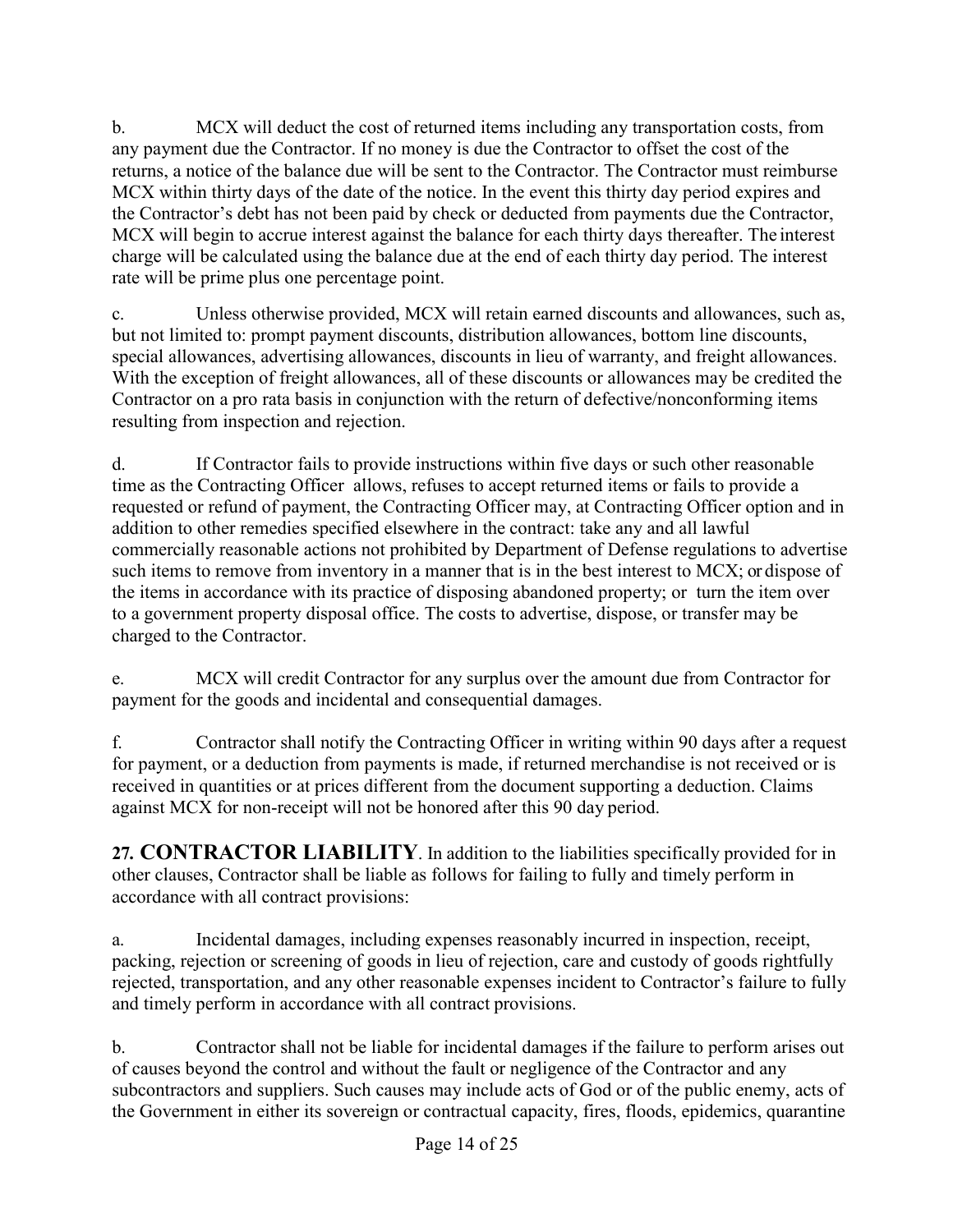restrictions, strikes, freight embargoes, and unusually severe weather. In such case, Contractor must provide prompt written notice to the Contracting Officer. The Contracting Officer may accept late, partial or substituted performance, or may terminate the contract in whole, or in part, effective immediately upon receipt of written notice by Contractor.

<span id="page-14-0"></span>**28. SURVEILLANCE**. MCX may perform electronic or other types of surveillance in MCX facilities. Contractor shall inform its employee representatives that such surveillance may be conducted and that individuals implicated in improprieties may be found unacceptable for employment in any MCX facility, may be debarred for access to military installations, and prosecuted in Federal court for any resulting law violation.

a. Contractor agrees to notify its employees, representatives, and subcontractors of such surveillance activities and consequences for improper or illegal acts.

b. Contractor is responsible for the acts of its employees and subcontractors and shall pay MCX for losses under this contract detected by surveillance or otherwise discovered when losses are attributable to its employees and subcontractors.

<span id="page-14-1"></span>**29. WITHHOLDING**. MCX may withhold payment for:

a. Amounts due or creditable to MCX under this contract (e.g., returns, damages, etc.).

b. Amounts otherwise due or creditable to MCX. Any dispute will be processed under the Disputes clause unless it became due pursuant to another contract which included a Disputes clause.

c. In conjunction with any withholding, MCX will retain the benefit of all earned discounts and allowances including, prompt payment discounts, rebates, distribution allowance, discounts in lieu of warranty, and freight allowances. Prompt payment discounts and rebates will also be considered earned if they would have been earned except for the withholding.

<span id="page-14-2"></span>**30. NONWAIVER OF DEFAULTS**. Any, failure by MCX at any time, or from time to time, to enforce or require strict performance of any terms or conditions of this contract will not constitute waiver thereof, and will not affect or impair such terms and conditions in any way, or MCX's right at any time to avail itself of such remedies as it may have for breach or breaches of such terms and conditions.

#### <span id="page-14-3"></span>**31. DEFAULTS**.

a. The Contracting Officer by written notice of default, may terminate any bilateral contract in whole or in part for Contractor's failure to:

- 1) Ship/deliver conforming items or provide conforming services within the time specified.
- 2) Timely comply with other contract requirements including, e.g., the obligation to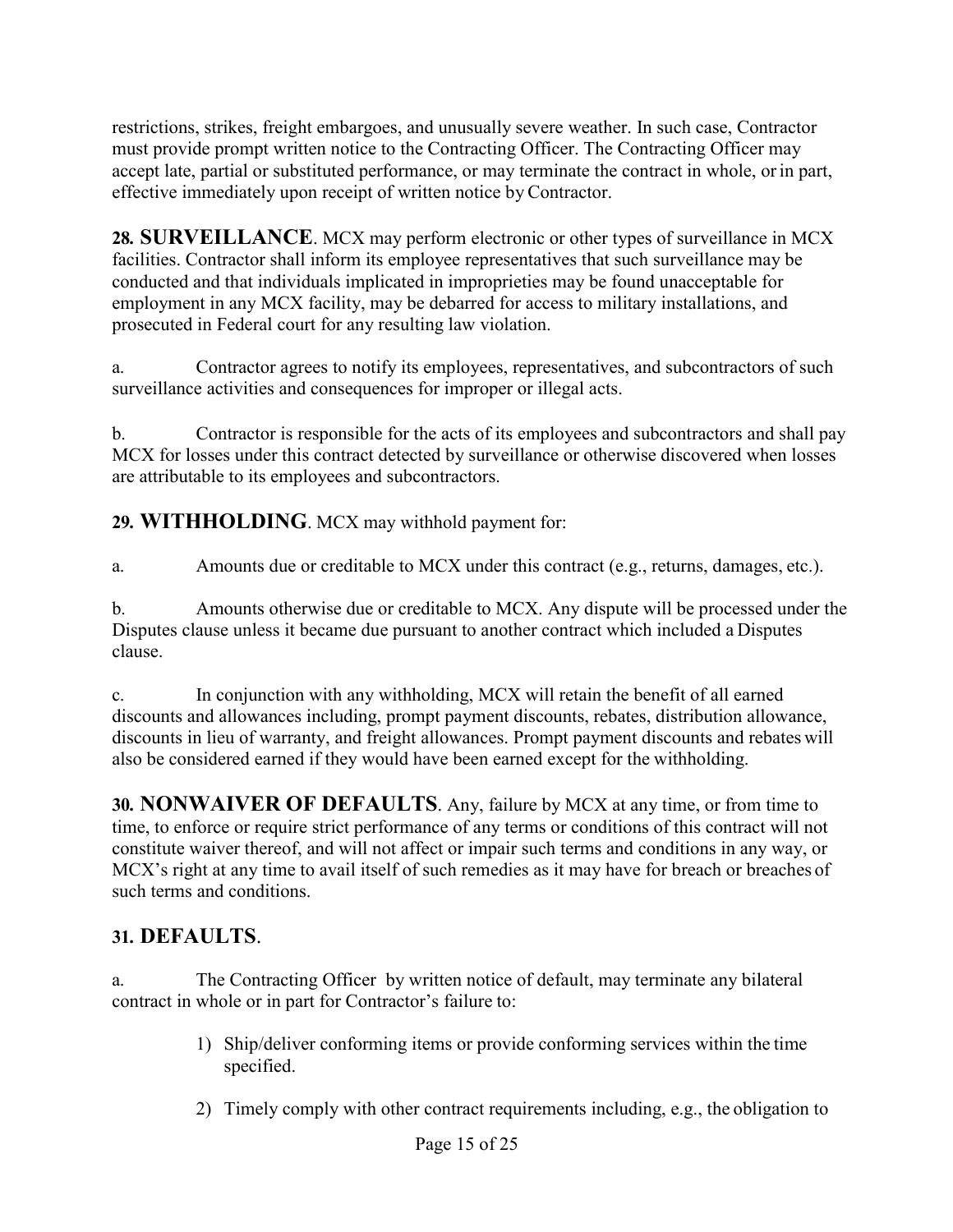provide disposition instruction, repair, or replace defective items.

3) Make progress such that performance of the contract is endangered, provided Contractor does not cure such failure within 10 days (or such other period as the Contracting Officer may authorize in writing) after receipt of notice from the Contracting Officer specifying such failure.

b. In the event of default, the Contracting Officer may "cover" by making, in good faith and without unreasonable delay, any reasonable purchase of, or contract to purchase, goods or services in for those due from Contractor. Substitute items need not be identical, or the same or similar, as long as they meet the same general needs of MCX at the time of cover, as determined by the Contracting Officer.

c. Except as to performance terminated in accordance with the above, Contractor is obligated to continue to perform the procurement.

d. Time is of the essence in performance of MCX contracts.

#### <span id="page-15-0"></span>**32. RESTRICTIONS ON PURCHASES OF FOREIGN GOODS**.

a. The Contractor shall not acquire for use in the performance of this procurement any merchandise, equipment, supplies or services originating from, processed in or transported from or through the countries prohibited from commerce by the U.S. Government. A current list of restricted countries is available on the U.S. Department of Treasury webpage at http://www.treasury.gov. This restriction includes merchandise, equipment, supplies or services from any other country that is restricted by law, regulation or executive order at any time during performance of the procurement.

b. The Contractor agrees to insert the provisions of this clause, including this paragraph, in its subcontracts.

<span id="page-15-1"></span>**33. BUY AMERICAN ACT / TRADE AGREEMENT ACT**. These Acts do not apply to MCX contracts for resale merchandise. These Acts are applicable to all other MCX contracts/orders in excess of \$3,000.00. The Contractor shall comply with the requirements of 41 USC Chapter 83 which is incorporated by reference in this contract/order.

#### <span id="page-15-2"></span>**34. AUTOMATIC DATA PROCESSING VIRUS**.

a. "Automatic data processing" or "ADP" means data processing performed by a system of electronic or electronic machines so interconnected and interacting as to minimize the need for human assistance or intervention. "Automatic data processing equipment" or "ADP equipment" or "Hardware" means automatic equipment that accepts and stores data, performs calculations and other processing steps, and produces information. This includes:

- 1) Electronic digital computers;
- Page 16 of 25 2) Peripheral or auxiliary equipment used in support of electronic computers;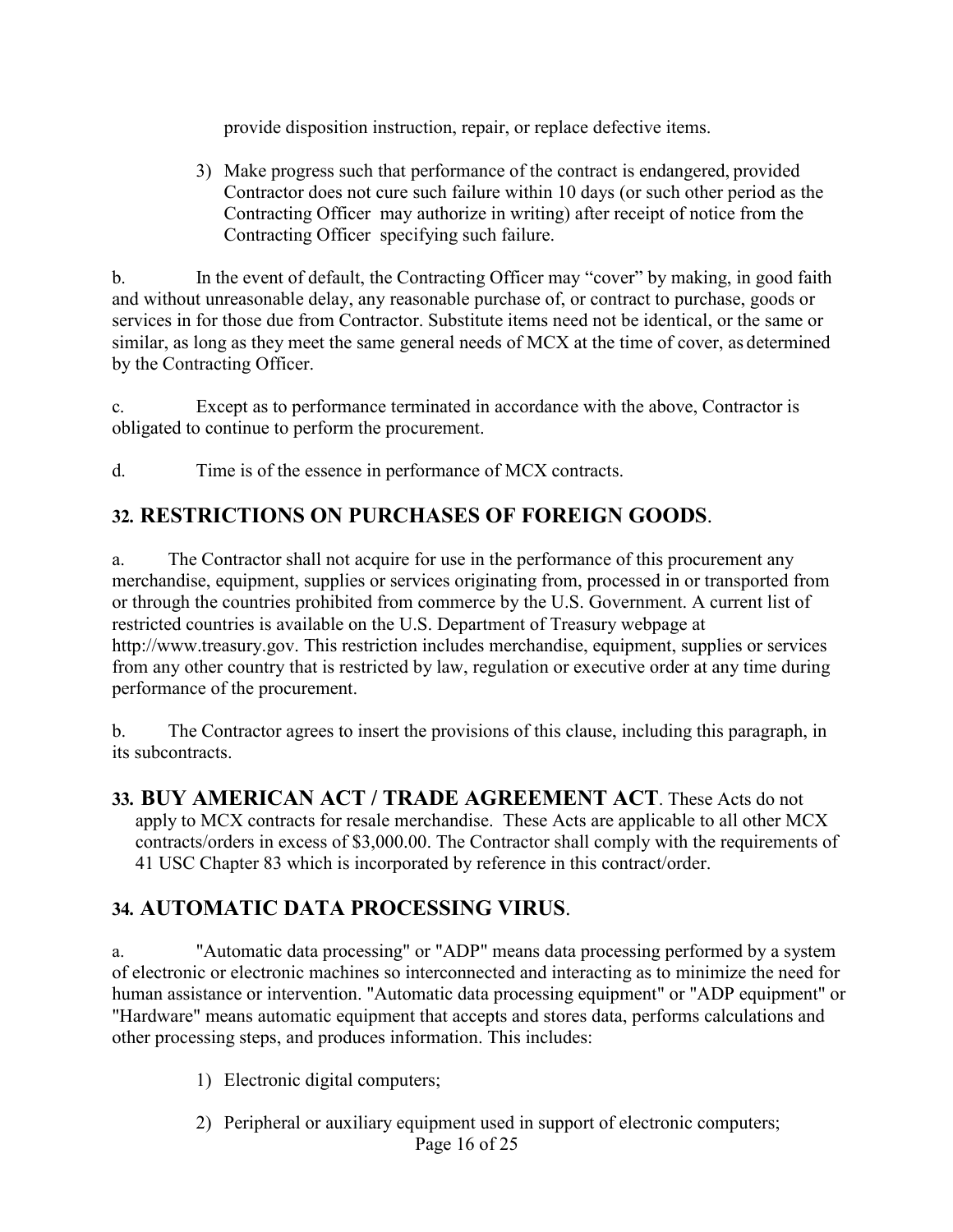- 3) Data transmission or communications equipment, and,
- 4) Data input equipment.

b. Contractor furnished Automatic Data Processing (ADP) products must be virus free. ADP products includes but is not limited to, firmware (e.g. cash registers, modems, printers, personal and mainframe computers), packaged software programs, software programs tailored for MCX, demonstration diskettes, subscribed data bases, electronic mail, drawings, reports, Electronic Data Interchange systems and maintenance diskettes.

c. Contractor warrants that the ADP products provided have been controlled and protected to avoid virus contamination. This warranty will end no less than ninety calendar days after proper product installation unless Contractor changes (modifies, upgrades or provides approved substitutes) the product. If a change occurs, the warranty will end ninety calendar days after such changes are installed on MCX property.

d. If there is evidence reasonably tracing a virus contamination to the product provided under this contract, MCX will notify the Contractor. The Contractor will be liable for all costs incurred by MCX in removing the virus, correcting damaged ADP products and including labor, repair costs and replacement ADP products.

e. Contractor warrants that all software sold to MCX for retail sales is virus free. Contractor warrants that ADP products have been controlled and protected to avoid virus contamination. If a Contractor product is returned to MCX by a customer because of virus contamination, Contractor agrees to accept return of the product, regardless of when it was purchased by MCX or shipped by Contractor, and to replace it at no cost to MCX or the customer. Claims against MCX as a result of virus contaminated retail productions shill be handled in accordance with the Indemnify and Hold Harmless Clause of this agreement.

## <span id="page-16-0"></span>**35. DATE COMPLIANT**

a. The Contractor warrants that all forms of information technology (software, hardware, microcode, firmware, etc.) supplied under the procurement are able to accurately and efficiently process date and time data including, but not limited to, calculating, comparing and sequencing date and time data from, into and between the 20th and 21st centuries, and leap year calculations through at least December 31, 2101. The supplied information technology, when used in combination with other information technology, will accurately and efficiently process date and time data if the other information technology properly exchanges date and time data. No human intervention is needed to invoke the date compliance (i.e., rebooting the hardware or restarting the software). To be date compliant, the information technology methods must run fault free (no abnormal exiting applications and error free results) and be transparent to the user.

b. If the information technology supplied under this procurement relies on other information technology to accurately and efficiently process date and time data, then the Contractor must disclose this reliance before entering into any agreement or allowing any procurement addition or substitution (as may be authorized by the Contracting Officer ).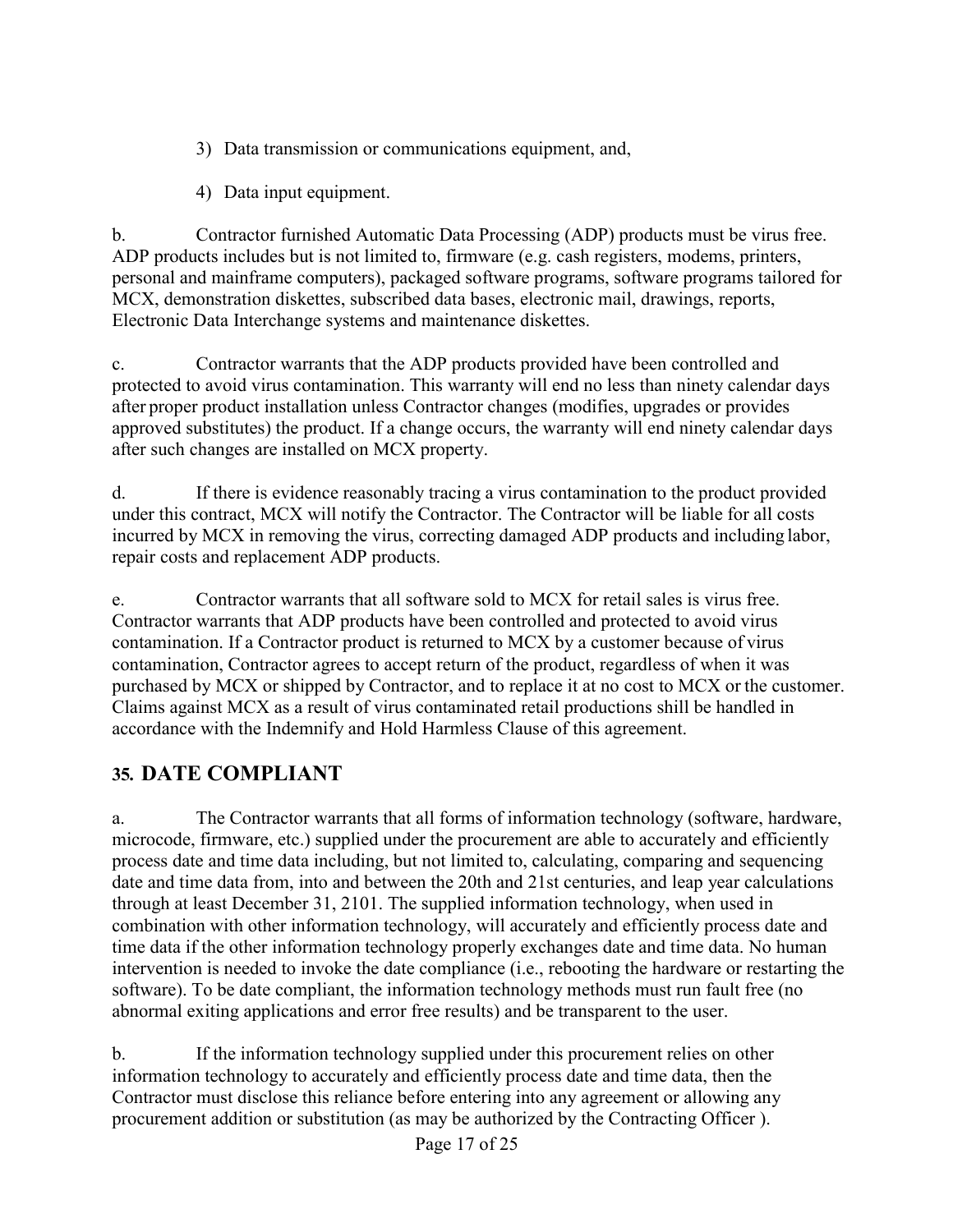- <span id="page-17-0"></span>**36. MCX/VENDOR PARTNERSHIP MARKETING PROGRAM.** The MCX Marketing program consists of numerous elements to enhance the sale of consumer products and services. At the Contractor's request, MCX will give the Contractor the opportunity to participate in selected elements of the Program. All participation will be in conjunction with the sale of authorized products and services to authorized customers. MCX reserves the right to limit the degree of participation based on availability, designated themes of special events, and the overall goals of the program.
- <span id="page-17-1"></span>**37.MCX RETAIL PRICE**. Any reference to MCX sell or retail prices are solely for MCX information and internal purposes and do not constitute an agreement to sell any product at a particular price.

#### <span id="page-17-2"></span>**38.CONFORMANCE WITH APPLICABLE LAWS AND REGULATIONS**.

By contracting with MCX, Contractor warrants that it has complied with all applicable laws and regulations governing the manufacture, sale, packing, shipment, and delivery of the merchandise. Contractor certifies that it, its subcontractors, and its suppliers have complied with applicable labor laws, including, but not limited to, the Fair Labor standards Act (FLSA). Contractor will notify subcontractors that MCX requires merchandise be made in compliance with the FLSA and will provide subcontractors with information regarding the requirements of FLSA. If requested by the Contracting Officer, Contractor will promptly provide subcontractor names and manufacturing sites. Contractor will have an effective monitoring program for it, and its subcontractors and suppliers, and will display Wage and Hour Division posters in workers' language and other appropriate material, provided by U.S. Department of Labor (DOL) through MCX, at U.S. work sites inviting workers to make inquiries about the FLSA. Further, the Contractor shall be responsible to comply with any and all laws which may from time to time be in effect governing the hours, wages, labor relations (including collective bargaining), workmen's compensation, working conditions and other matters pertaining to labor standards of the country, or political matters pertaining to labor standards of the country, or political subdivision thereof, where this contract is performed.

<span id="page-17-3"></span>**39. HEAVY METAL LEACHING**. If there are products furnished under this contract that can reasonably be used to carry food or liquid for human consumption and are made of a substance prone to heavy metal leaching, such as and to include, pewterware, earthenware, ceramicware, chinaware, ironware, lacquerware, bronzeware, brassware, leaded crystalware and coated/plated items with a heavy metal base, the Contractor warrants that any such product contains no leachable levels of metals dangerous to users. Maximum leachable levels and test methods are established by the U. S. Food and Drug Administration (FDA). The NAFI reserves the right to test Contractor products on an unannounced basis. If a heavy metal leaching failure is found, the Contractor agrees to reimburse the NAFI for all follow-up costs to sample/test the remainder of his items for the duration of the contract. The Contractor further warrants that such products have been tested by either the FDA or a nationally recognized, independent test laboratory and found to be in compliance with the current FDA action levels and test methods. Test data will be furnished upon request by the Contracting Officer and who may direct that the data be furnished to external sources for review.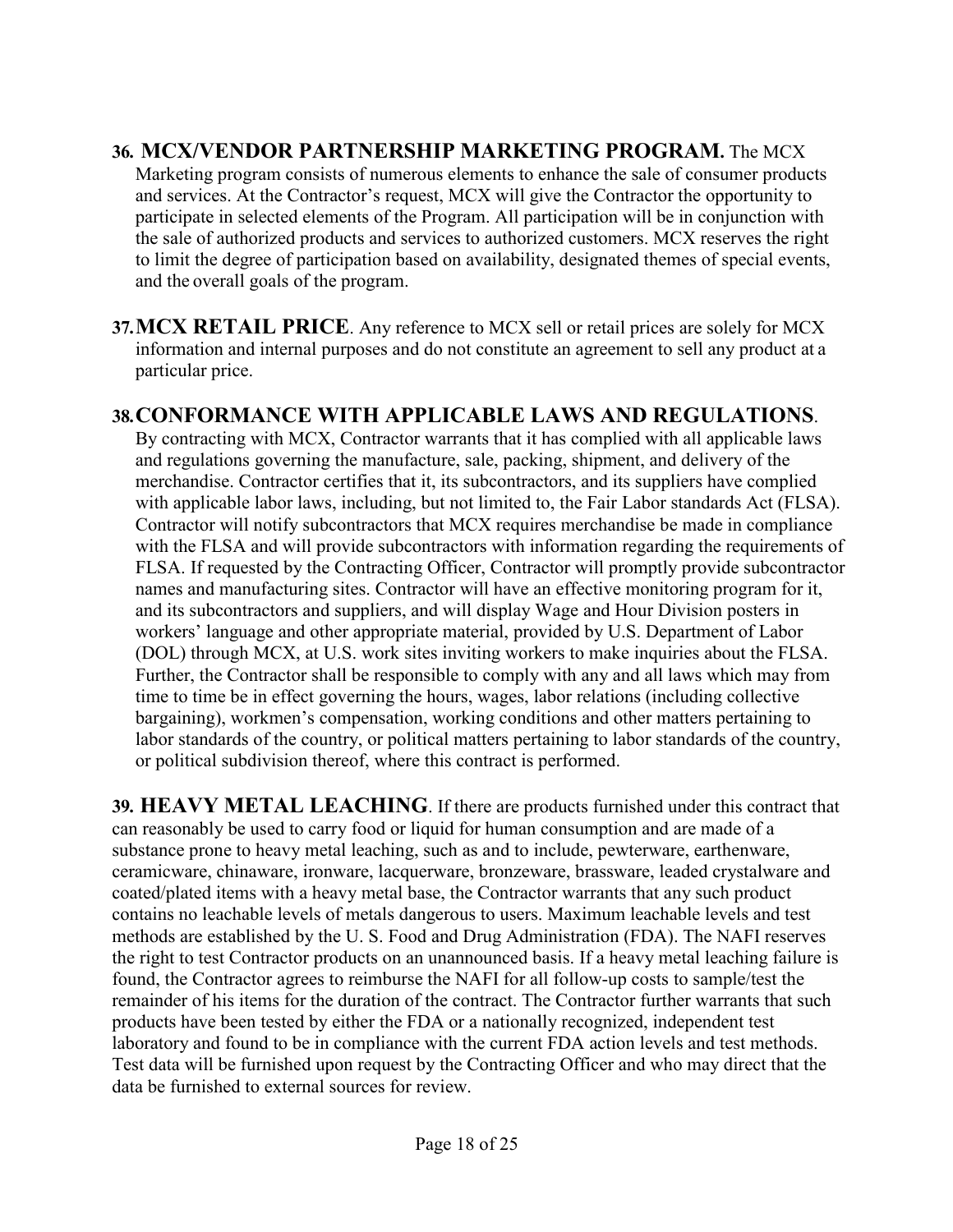<span id="page-18-0"></span>**40. FIRE RETARDANT PRODUCT**. The Contractor warrants that all products required to be fire-retardant by applicable State and Federal law are flame-retardant or noncombustible according to National Fire Protection Association glossary of terms and meet Consumer Product Safety Commission Requirements.

<span id="page-18-1"></span>**41. UNDERWRITERS LABORATORIES**. Where applicable, U.S. made items furnished under this contract are manufactured in accordance with Underwriter's Laboratories, Inc. (U.L.) standards or equivalent. If manufactured overseas, items furnished must meet the U.L. standards or equivalent or more stringent overseas standards. The applicable items or component items, regardless of where manufactured, must carry the appropriate U.L. or equivalent seal or listing mark.

<span id="page-18-2"></span>**42. INSURANCE**. The Contractor shall maintain, during any contract period, insurance coverage as stated in this contract, with insurance company(ies) acceptable to MR, MCCS, and MCX. Acceptable is defined as a carrier that is A rated by A.M. Best, Inc., or equivalent. All liability insurance coverage will name the United States, NAF Business and Support Services Division (MR), MCCS, and MCX as additional and several insureds for claims, demands, suits, judgments, costs, charges, and expenses arising out of or in connection with any loss, damage, or injury resulting from the negligence or other fault of Contractor, or Contractor's agents, representatives, or employees. The certificate of insurance will carry an endorsement waiving the Contractor's right to subrogation against the United States, MR, MCCS, and MCX. If not otherwise indicated in the purchase order or contract, Contractor shall maintain, the following types and minimum amounts of insurance; however, in no event shall the coverage be less than the minimum requirements established by applicable state and local regulations and laws for the risk associated with the supplies or services to be provided by the contract:

a. Comprehensive General Liability Insurance.

\$1,000,000 per occurrence / \$2,000,000 Total Policy Aggregate \$1,000,000 Personal Injury/Advertising Injury \$2,000,000 Products and Completed Operations Aggregate

b. Workers' Compensation and Employer's Liability Insurance. The Contractor shall carry a workers' compensation and employer's liability policy which provides statutory benefits covering all their employees in those states where they are located and working at MCCS or MCX facilities, or in support of MCCS or MCX. Contractor shall maintain the greater of the following types and minimum amounts of insurance:

\$1,000,000 per employee / per claim / per occurrence \$1,000,000 per claim / per occurrence for occupational illness or disease

c. Automobile Bodily Injury and Property Damage Liability Insurance. The Contractor shall maintain business auto insurance covering all owned, non-owned, and leased vehicles with a combined single limit of \$1,000,000 and a \$2,000,000 aggregate policy limit.

<span id="page-18-3"></span>**43. PERMITS AND LICENSES**. Contractor shall, without additional expense to the NAFI, obtain all necessary permits, give all notices, pay all license fees and comply with all laws, rules,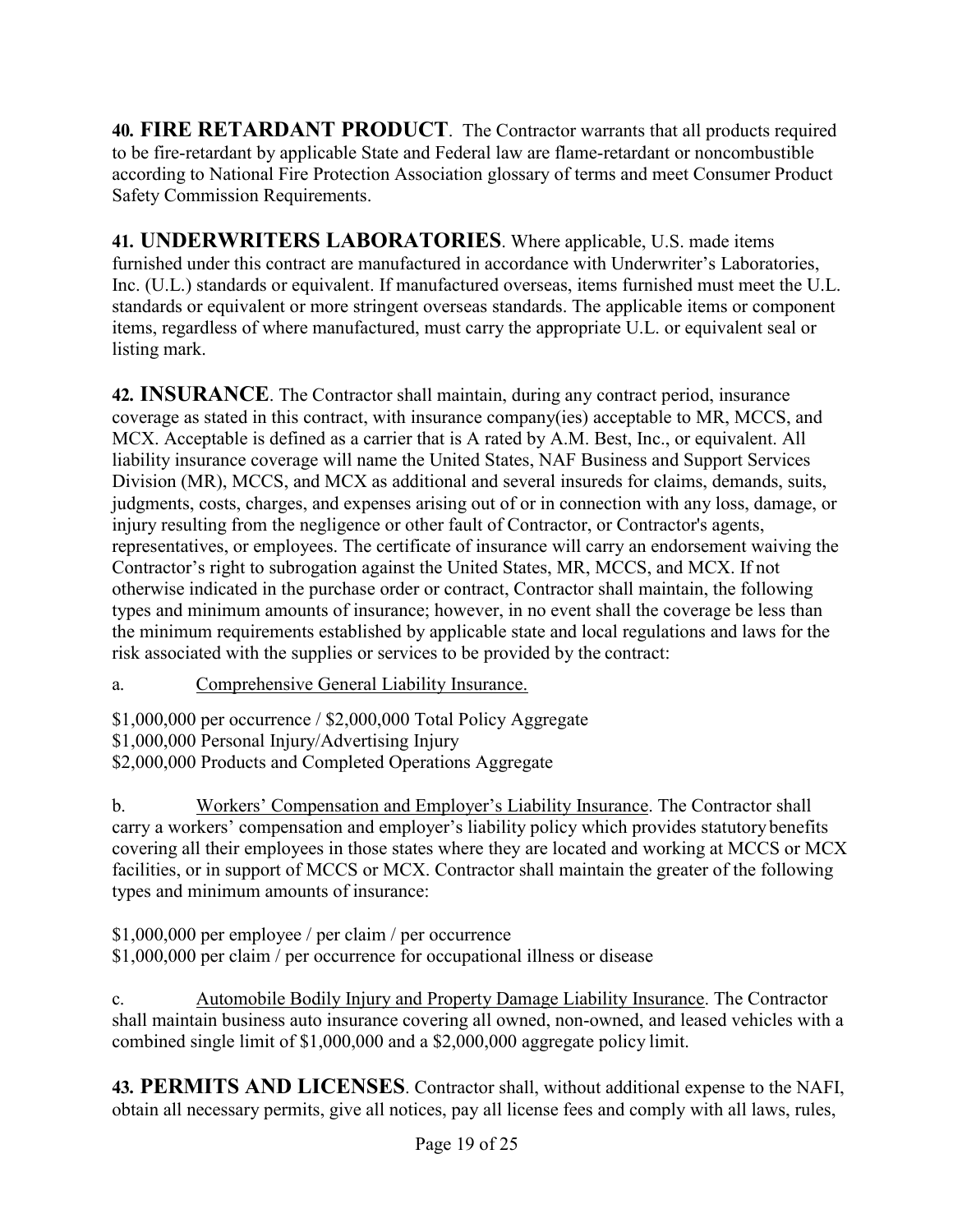ordinances, and regulations relating to the preservation of the public health or applicable to the service or business carried on under this contract. The burden of determining applicability of licensing requirements, laws, ordinances, and regulations for Contractor and his employees rests with the Contractor. The Contractor shall also be responsible for all damages to persons or property that occur as a result of the Contractor's fault or negligence, and shall take proper safety and health precautions to protect the work, the workers, the public, and property of others. The Contractor shall also be responsible for all materials delivered and work performed until completion and acceptance of the entire work, except for any completed unit of work, which may have been accepted under the procurement.

<span id="page-19-0"></span>**44. NON-EXCLUSIVE CONTRACT**. Unless specified in writing by MCX, this contract does not establish Contractor as the sole supplier of goods or services to be provided on installation or area under the control of the Marine Corps.

## <span id="page-19-1"></span>**45. PERSONAL IDENTIFICATION OF CONTRACTOR PERSONNEL**. If

Contractor will access a Marine Corps installation or area under the control of the Marine Corps in support of the purchase order or contract, Contractor and any subcontractors are required to comply with applicable MR, MCCS, or MCX identity verification procedures, installation access requirements, and security clearance policies.

<span id="page-19-2"></span>**46. DRUG-FREE WORK PLACE**. The Contractor will comply with the requirements of the Drug Free Workplace Act of 1988 (41 USC Chap 81).

<span id="page-19-3"></span>**47. INVOICING AND PAYMENT.** Invoicing Instructions. In order to be considered proper invoices for purposes of the Prompt Payment Act, invoices must be submitted as follows:

a. Contractor must prepare a separate numbered invoice for each order or part of an order. Do not consolidate multiple purchase orders on one invoice. Additionally, when partial shipments are authorized, use a separate invoice. Do not duplicate an invoice number used for prior billings.

b. Invoices must be issued by the company whose name is on the contract/order (unless otherwise authorized by Contracting Officer) and must contain the following minimum information to enable timely payment:

- 1) Name of Contractor.
- 2) Invoice date. This cannot be a date earlier than the ship date required by the contract or purchase/delivery order. In the event that the invoice date is a date earlier than the required ship date, MR, MCCS, or MCX retains the right either to return the improper invoice to the Contractor for correction or to change the invoice date to be the required ship date. In the event that an improper invoice is returned to a Contractor because the date on the invoice is earlier than the required ship date or because the invoice is improper for any other reason, the invoice date, for purposes of prompt payment discounts, will be considered to be the date of receipt of the corrected, proper invoice.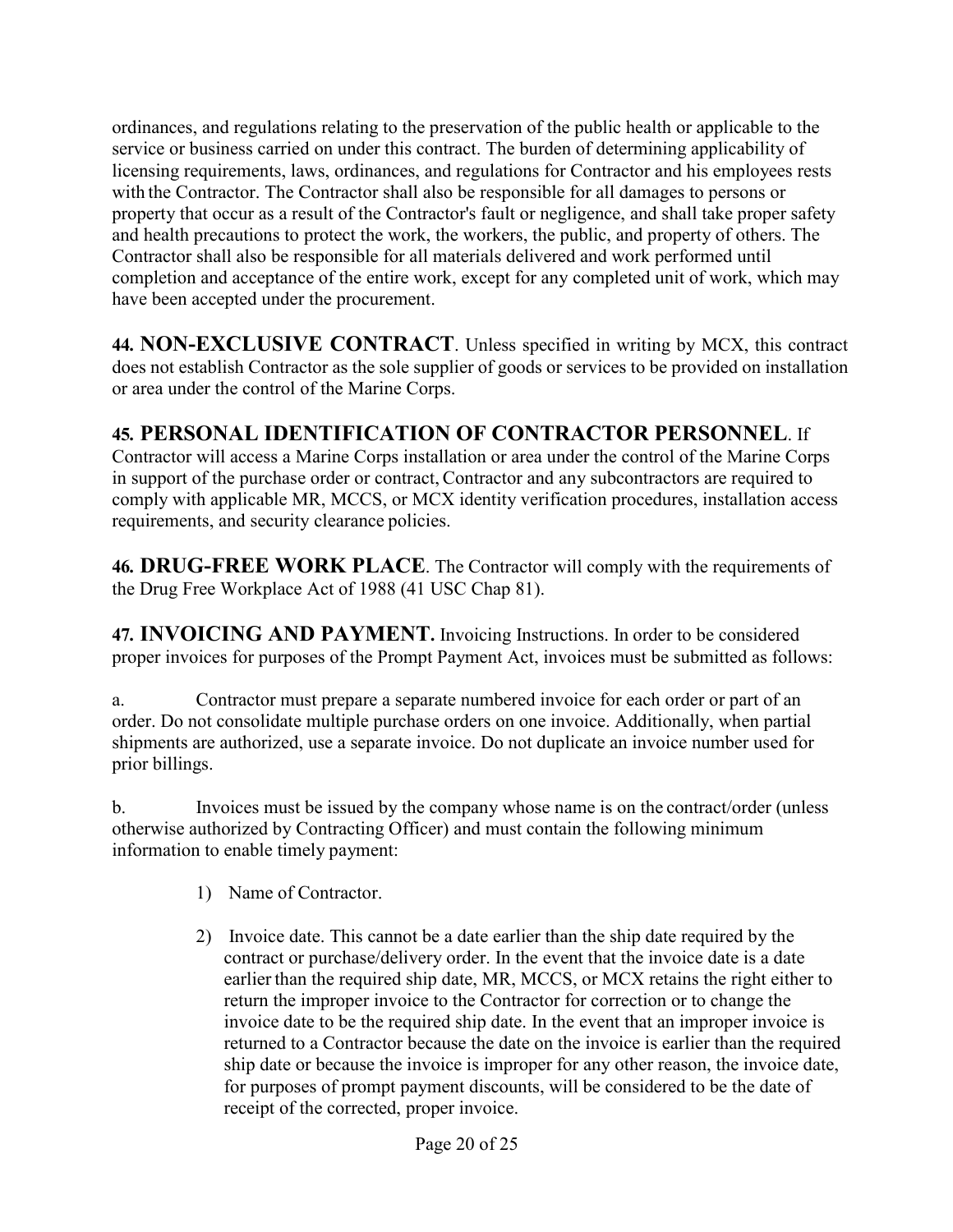- 3) Contract or purchase/delivery order number.
- 4) Item description and quantity shipped/delivered.
- 5) Contract/order line item cost and total.
- 6) Shipping and discount terms, including prompt payment discounts, and special allowance(s) if included in the contract. Prompt payment discounts and special allowances must be shown on the invoice using percentage figures only. Do not deduct any of these from the item cost or from the invoice total.
- 7) "Ship To" address as shown on order or contract.

c. Correcting invoices and credit memos must be marked as such and must crossreference the corrected invoice.

- d. Payment Invoice.
	- 1) A proper invoice is an invoice which contains all of the information/documentation specified in paragraph b.(2) above, and
	- 2) Is sent to the address specified in the contract or purchase/delivery order for the designated MR or MCCS paying office. Improper invoices may be returned without payment to the Contractor.

e. The net payment date for MR, MCCS, and MCX contracts is established at 30 days after receipt of a proper invoice. Discounts for prompt payment, if included in the contract, will be applied as follows:

- 1) If the contract or purchase order specifies a prompt payment discount period of less than 30 days, the discount will be taken if payment can be made within the stated period otherwise the net payment will be due 30 days after receipt of a proper invoice.
- 2) If the contract or purchase order specifies a prompt payment discount period of 30 days or more, the discount will be taken if payment can be made within the stated period otherwise the net payment will be due 30 days after the prompt payment discount period ends.
- 3) If the contract fails to specify any prompt payment discount, then net payment will be due 30 days after receipt of a proper invoice.

f. In the event that a prompt payment discount, or other special discounts or allowances specified on Contractor's invoice are better than that specified in the contract or purchase order, MR, MCCS, or MCX may take the more favorable discounts and/or allowances.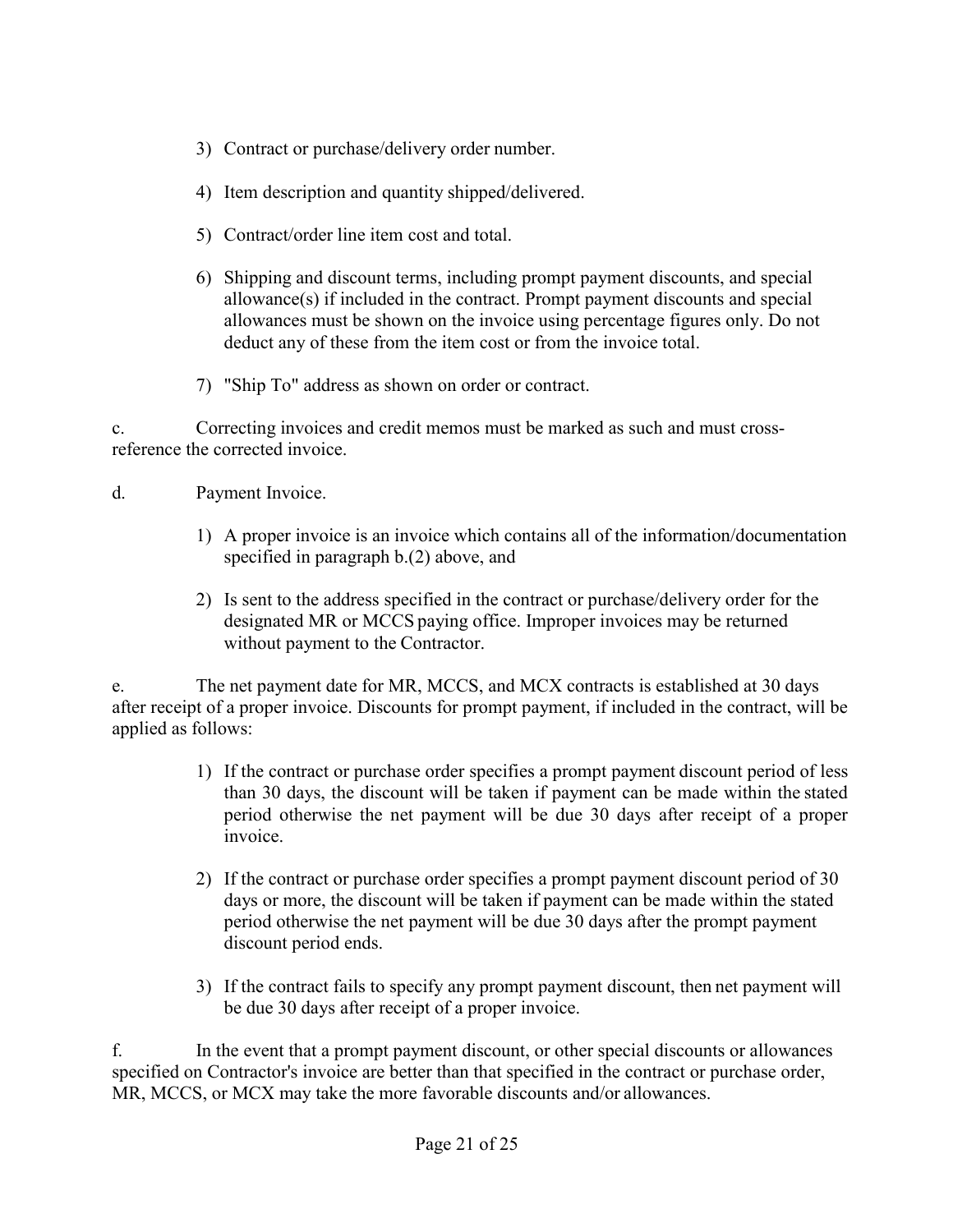For the purpose of determining whether payment is timely made by MR, MCCS, or MCX a "day" is counted for each calendar day. When payments fall due on Saturday, Sunday or legal Federal holidays, payments made the following business day will not incur late payment interest penalties.

h. A discount for prompt payment can be taken by MR, MCCS, or MCX if the discounted payment is made within the discount period specified. The prompt payment discount period begins to run on the date of the invoice. Computation of the period for prompt payment discounts begins with the date of invoice; computation for net payment begins with receipt of a proper invoice.

#### i. Payment is made:

- 1) The date a check for payment is dated.
- 2) The date an electronic fund transfer is received, regardless of the date the financial institution posts the transfer.
- 3) The date a withholding authorized by the contract is initiated by MR, MCCS, or MCX.

j. Payment by check will be mailed to the address shown on the contract, unless the Contractor provided a different "remit to" address to the Contracting Officer at the time the terms were negotiated or the contract was issued.

- 1) If a Contractor wishes to change the address (e.g., street, P.O. box, city/state) to which payment should be sent or wishes its payments to also reflect a factor's name and be sent to the factor's address, the request must be in writing, signed by a responsible official of the Contractor, and submitted to the Contracting Officer . All such requests must clearly establish which division or subsidiary of a corporation such changes apply to and the address which is superseded by the changes. These changes will become effective on the date determined by MR, MCCS, or MCX, normally 30 days after approval. Changes will be done on an accommodation basis only, with the understanding that no legal obligation is imposed on MR or MCCS for failure to make payment to the new payee/address.
- 2) Any request by the Contractor to change the name shown on the contract or to delegate its obligation under the contract must be sent to the Contracting Officer within 30 days of the change.

k. Any questions or inquiries concerning invoice payments should be directed to the MR, MCCS, or MCX paying office designated on the contract or purchase/delivery order.

l. Any interest penalties due to Contractors will be computed in accordance with the Prompt Payment Act, 31 U.S.C. 3901-3907, as amended.

#### <span id="page-21-0"></span>**48. COMBATING TRAFFICKING IN PERSONS**.

Page 22 of 25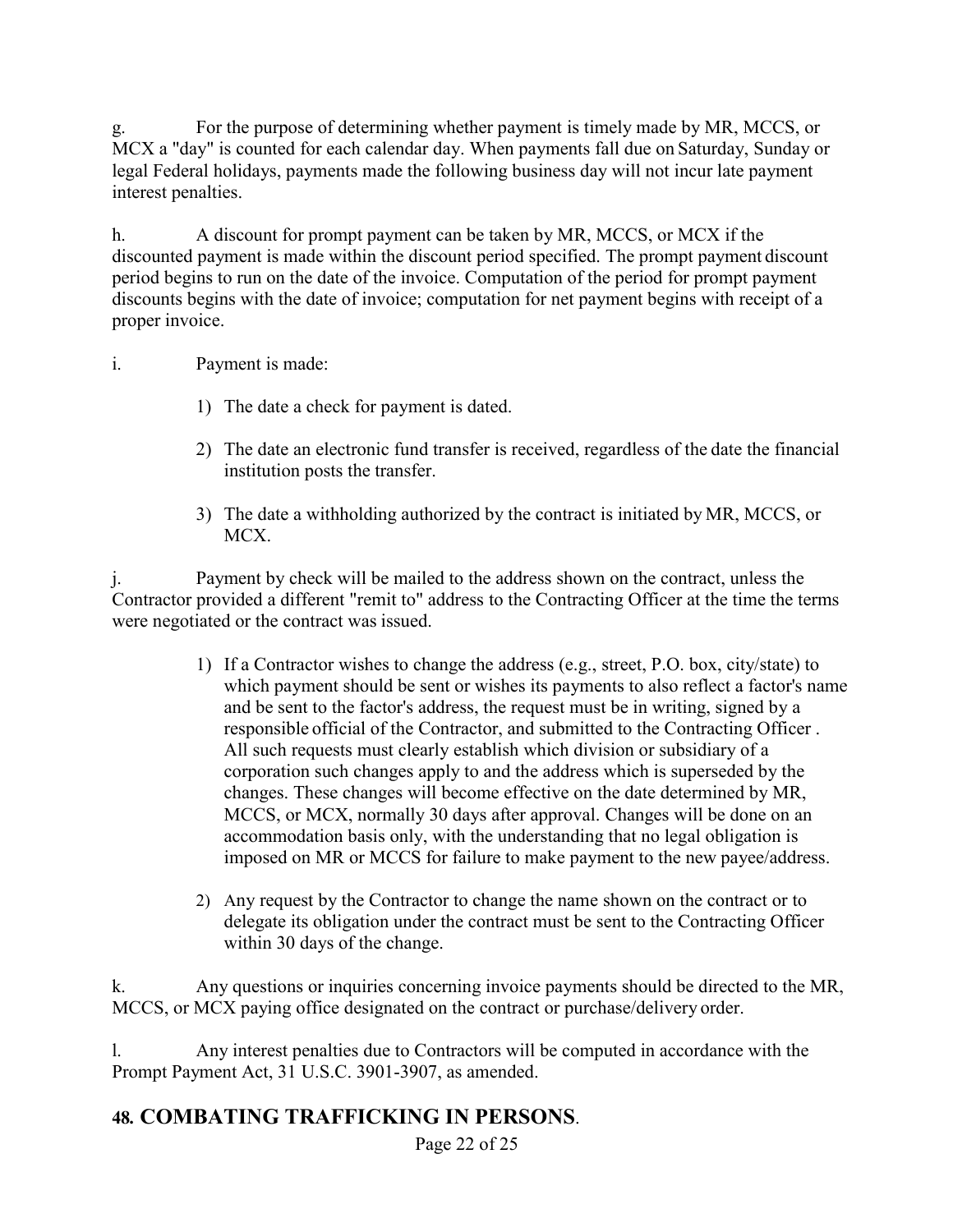#### a. Definitions – As used in this clause

- 1) Coercion, to include:
	- (a) Threats of serious harm to or physical restraint against any person.

(b) Any scheme, plan or pattern intended to cause a person to believe that failure to perform an act would result in serious harm to or physical restraint against any person.

(c) The abuse or threatened abuse of the legal process.

(d) Withholding any document (e.g., passport, visa, identification [ID], etc.) that prevents or restricts the person from moving freely.

- 2) Commercial sex act any sex act on account of which anything of value is given to or received by any person.
- 3) Debt bondage the status or condition of a debtor arising from a pledge by the debtor of his/her personal services or of those of a person under his/her control as a security for debt, if the value of those services as reasonably assessed is not applied toward the liquidation of the debt or the length and nature of those services are not respectively limited and defined.
- 4) Employee an employee of the Contractor directly engaged in the performance of work under the procurement who has other than a minimal impact or involvement in procurement performance.
- 5) Forced labor knowingly providing or obtaining the labor or services of a person:

(a) By threats of serious harm to, or physical restraint against, that person or another person.

(b) By means of any scheme, plan or pattern intended to cause the person to believe that, if the person did not perform such labor or services, that person or another person would suffer serious harm or physical restraint.

(c) By means of the abuse or threatened abuse of law or the legal process.

6) Involuntary servitude includes a condition of servitude induced by means of:

(a) Any scheme, plan or pattern intended to cause a person to believe that, if the person did not enter into or continue in such conditions, that person or another person would suffer serious harm or physical restraint.

(b) The abuse or threatened abuse of the legal process.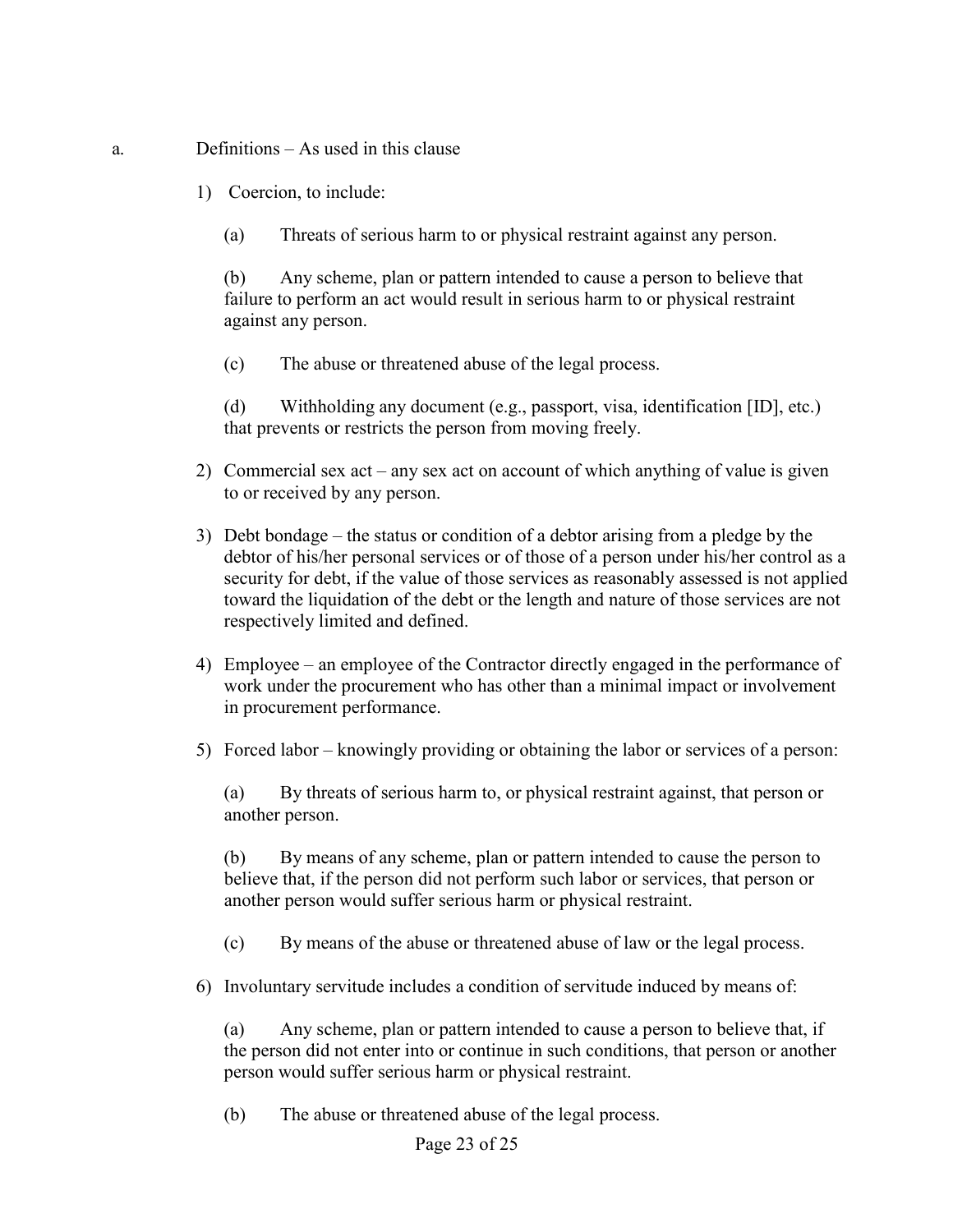7) Severe forms of trafficking in persons

(a) Sex trafficking in which a commercial sex act is induced by force, fraud or coercion, or in which the person induced to perform such act has not attained 18 years of age.

(b) The recruitment, harboring, transportation, provision or obtaining of a person for labor or services, through the use of force, fraud or coercion for the purpose of subjection to involuntary servitude, peonage, debt bondage or slavery.

8) Sex trafficking – the recruitment, harboring, transportation, provision or obtaining of a person for the purpose of a commercial sex act.

b. Policy – The U.S. Government and the Exchange have adopted a zero tolerance policy regarding trafficking in persons. Contractors and Contractor employees shall not:

- 1) Engage in severe forms of trafficking in persons during the period of performance of the procurement.
- 2) Procure commercial sex acts during the period of performance of the procurement.
- 3) Use forced labor in the performance of the procurement.
- c. Contractor requirements the Contractor shall:
	- 1) Notify its employees of:

(a) The U.S. Government's and the Exchange's zero tolerance policy described in paragraph b of this clause.

(b) The actions that will be taken against employees for violations of this policy. Such actions may include, but are not limited to, removal from performing under this contract, reduction in benefits, or termination of employment.

- 2) Take appropriate action, up to and including termination, against employees or Subcontractors that violate the policy in paragraph b of this clause.
- d. Notification the Contractor shall inform the Contracting Officer immediately of:
	- 1) Any information it receives from any source (including host country law enforcement) that alleges a Contractor or Subcontractor or employee or representative has engaged in conduct that violates this policy.
	- 2) Any actions taken against such employees or representatives pursuant to this clause.

Page 24 of 25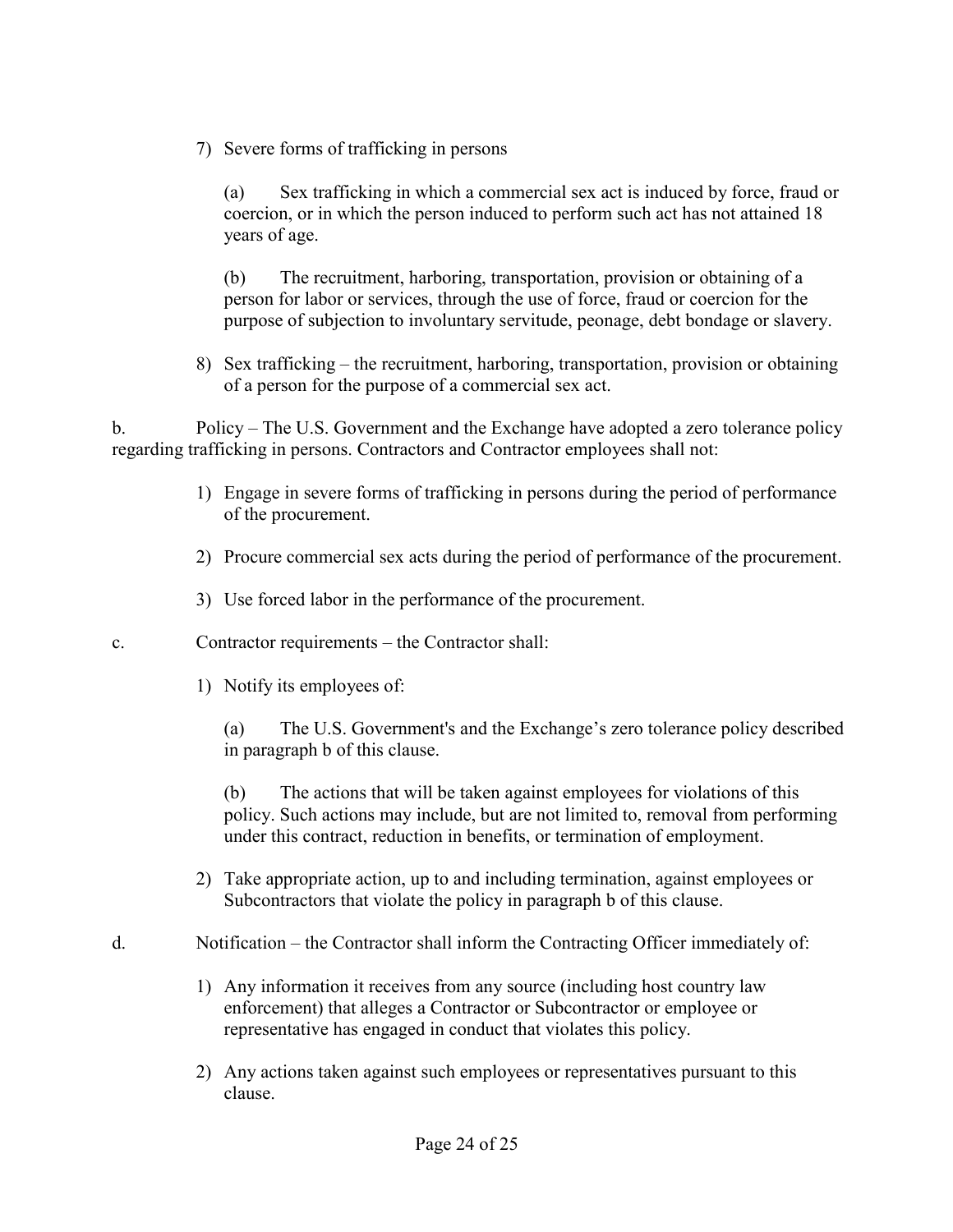e. Remedies – In addition to other remedies available to the NAFI, the Contractor's failure to comply with the requirements of this clause may result in:

- 1) Requiring the Contractor to remove a Contractor employee or employees, or require removal of a Subcontractor employee or representative from the performance under this contract.
- 2) Requiring the Contractor to terminate a subcontract.
- 3) Suspension of contract or fee payments.
- 4) Termination of the procurement for default or cause, in accordance with the termination clause of this contract.
- 5) Suspension or debarment.

f. Subcontracts – the Contractor shall include the substance of this clause, including this paragraph, in all subcontracts.

Mitigating Factor – the Contracting Officer may consider whether the Contractor had a Trafficking in Persons awareness program at the time of the violation as a mitigating factor when determining remedies. Additional information about Trafficking in Persons can be found at https://www.state.gov/bureaus-offices/under-secretary-for-civilian-security-democracy-andhuman-rights/office-to-monitor-and-combat-trafficking-in-persons/

#### <span id="page-24-0"></span>**49. CONSUMER PRODUCT SAFETY IMPROVEMENT ACT (CPSIA) FEDERAL REQUIREMENTS FOR DIRECT IMPORT SUPPLIERS**.

a. Toys/children's products (for ages 12 and younger). Suppliers providing imported or private label products to MCX, where MCX is the importer of record, must have all finished products tested to CPSIA requirements by an accredited third party laboratory. The supplier is responsible for all product testing costs. To substantiate compliance, a valid lab report and a General Certificate of Conformity (GCC) must be submitted to MCX electronically at least 10 days prior to the purchase order (PO) "ship date." Lab reports and GCCs must also be submitted to our shipping agent (Freight Forwarder) at the time of the actual shipment along with the required customs documentation. Please note that the supplier will be assessed/charged back any fees or costs incurred by MCX due to federal non-compliance issues. For further information see the Marine Corps Exchange Vendor Standards Guide at [http://www.mymcx.com/myMCX/assets/File/MCX%20VENDOR%20STANDARDS%20GUIDE](http://www.mymcx.com/myMCX/assets/File/MCX%20VENDOR%20STANDARDS%20GUIDE%20%2001%20JAN%202019.pdf)

[%20%2001%20JAN%202019.pdf](http://www.mymcx.com/myMCX/assets/File/MCX%20VENDOR%20STANDARDS%20GUIDE%20%2001%20JAN%202019.pdf)

b. Other products federally regulated by the Consumer Product Safety Commission (CPSC). Suppliers providing imported or private label products to MCS (not including children's products), where MCX is the importer of record, must certify that all products meet CPSIA requirements via a reasonable testing program. To substantiate compliance, a GCC denoting the applicable ban and/or regulation must be submitted in the same manner as the document